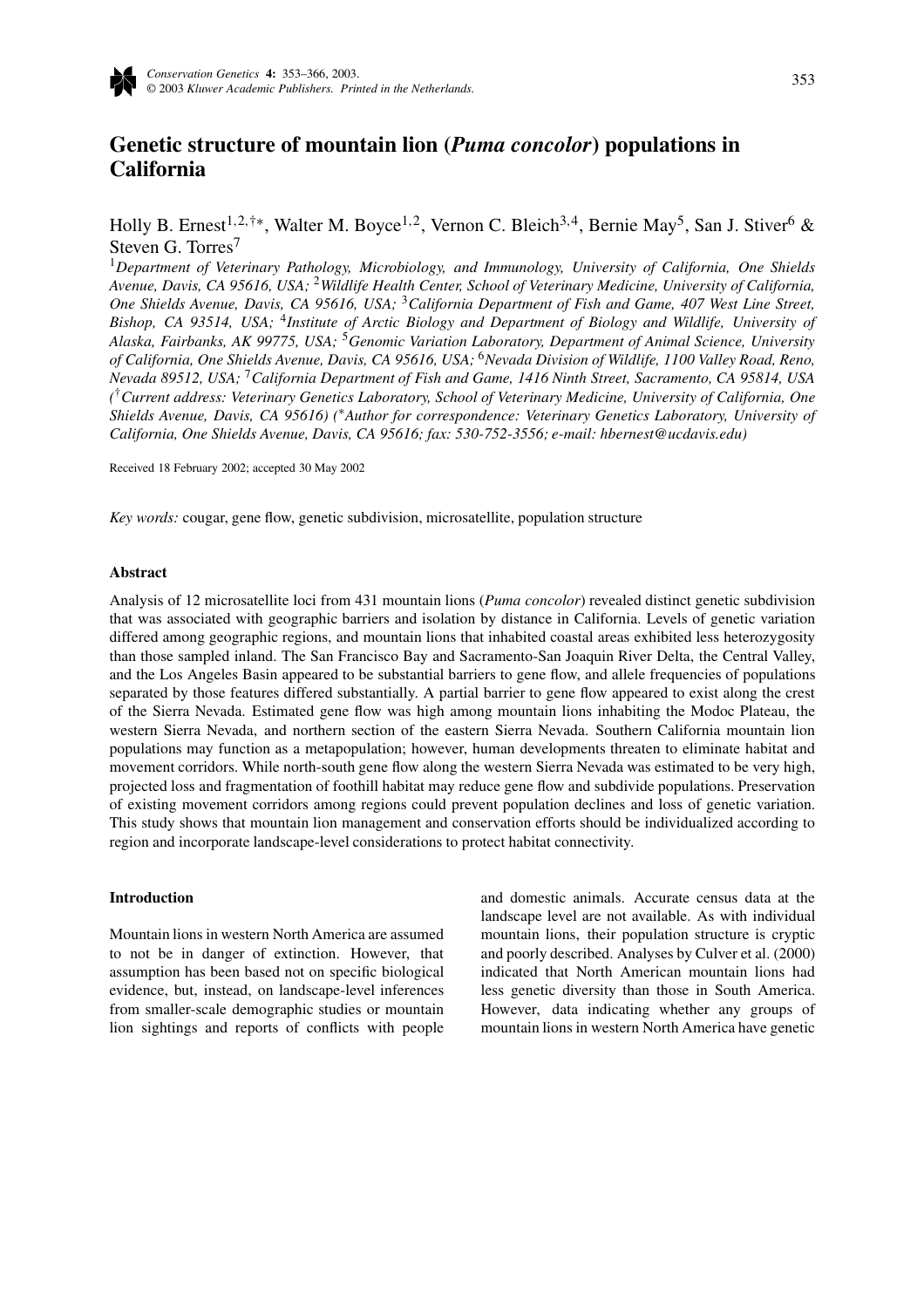or biological differences that warrant specific conservation actions are lacking.

Mountain lions are an indicator species for habitat connectivity (Penrod 2000) and an important umbrella species (Beier 1993; Logan and Sweanor 2001). In the western United States, and especially California, human populations are growing at a rapid rate and expanding into lands inhabited by mountain lions (Heim 2000). This has exacerbated habitat loss and fragmentation (Beier 1996), losses of domestic animals by predation (Torres et al. 1996), and public safety incidents (Beier 1991). Additionally, mountain lion predation has been identified as an important source of mortality among certain endangered populations of bighorn sheep (*Ovis canadensis*; Wehausen 1996; Hayes et al. 2000; Schaefer et al. 2000) and may threaten population persistence (Ernest et al. 2002; US Fish and Wildlife Service 2000). Because mountain lions play a major role in ecosystem processes and require large tracts of wild land to persist, and because of the increasing probability of future conflicts with a burgeoning human population, accurate information on these large carnivores is essential for their conservation.

Demographic studies suggest that some mountain lion populations may be structured as metapopulations (Beier 1996; Sweanor et al. 2000). In contrast, long distance movements (Pierce et al. 1999) and rapid expansion of range (Riley and Malecki 2001) should facilitate gene flow and reduce genetic substructure. One genetic study of mountain lions (Walker et al. 2000) indicated that substructure may be present between west and south Texas; however, Sinclair et al. (2001) did not find genetic differentiation among 10 sites sampled in Utah. Knowledge of mountain lion demography and genetic structure is vital to determine levels of risk to regional persistence of mountain lion populations. Decreased levels of genetic variation might signal that gene flow has been disrupted, and could lead to reduced evolutionary potential to adapt to changes in the environment (Lande and Barrowclough 1987) and increased risk of extinction. Indeed, reduction in genetic diversity have been associated with declines in disease immunity and reproduction in several felid species, including mountain lions (Wildt et al. 1987; Heeney et al. 1990; Barone et al. 1994).

Our aim was to apply molecular genetic techniques in a hierarchical approach to describe the genetic structure of mountain lion populations in California. Multilocus microsatellite genotype data were examined for 431 mountain lions from California

and contiguous regions in northwestern Nevada. We first tested for panmixis and the presence of genetic clusters using a Bayesian model that did not incorporate available geographic information. Using information from the model output and knowledge of mountain lion habitat as a foundation, we next delineated geographic regions to test for population structure. We hypothesized that expanses of poor mountain lion habitat (Central Valley, San Francisco Bay and Sacramento-San Joaquin River Delta ['San Francisco Bay and Delta'], and Los Angeles Basin) would reduce gene flow and subdivide populations. Furthermore, gene flow was expected to be high within mountain ranges that contained contiguous habitat. The data were tested to determine how genetic variation and substructure differed among geographic areas, and to identify major barriers to gene flow.

# **Methods**

We obtained opportunistic samples for analysis of nuclear DNA from mountain lions in California (n  $= 412$ ) and western Nevada within 50 km of California (n = 19) during  $1988-1999$  (Figure 1). DNA was extracted from tissue, blood, saliva, hair, and fecal samples of mountain lions that had been captured for telemetry studies or killed for public safety reasons, for livestock depredation, on roads, or by hunters (Nevada only). When fecal samples were used, only genotypes that qualified as unique individuals by match probabilities (Ernest et al. 2000; Ernest et al. 2002) were included. Known relatives of represented individuals were excluded. Samples were stored at  $-20$  °C until DNA was extracted.

Chelex (Walsh et al. 1991), salting out (Miller et al. 1988), or the QIAamp<sup>®</sup> Blood and Tissue Kit (Qiagen) were used to extract DNA from muscle, hair, or skin, and a chloroform-phenol protocol was used for fecal samples (Ernest et al. 2000). The twelve microsatellite primers (FCA008, FCA023, FCA026, FCA035, FCA043, FCA045, FCA077, FCA078, FCA090, FCA096, FCA126, and FCA132) used in this study were developed by Menotti-Raymond et al. (1999). Polymerase chain reaction and electrophoretic conditions were described by Ernest et al. (2000). Electrophoresis and digital measurement of length polymorphisms were carried out on an ABI 373 (Perkin-Elmer) using the program STRand (Veterinary Genetics Laboratory, University of California, Davis, CA).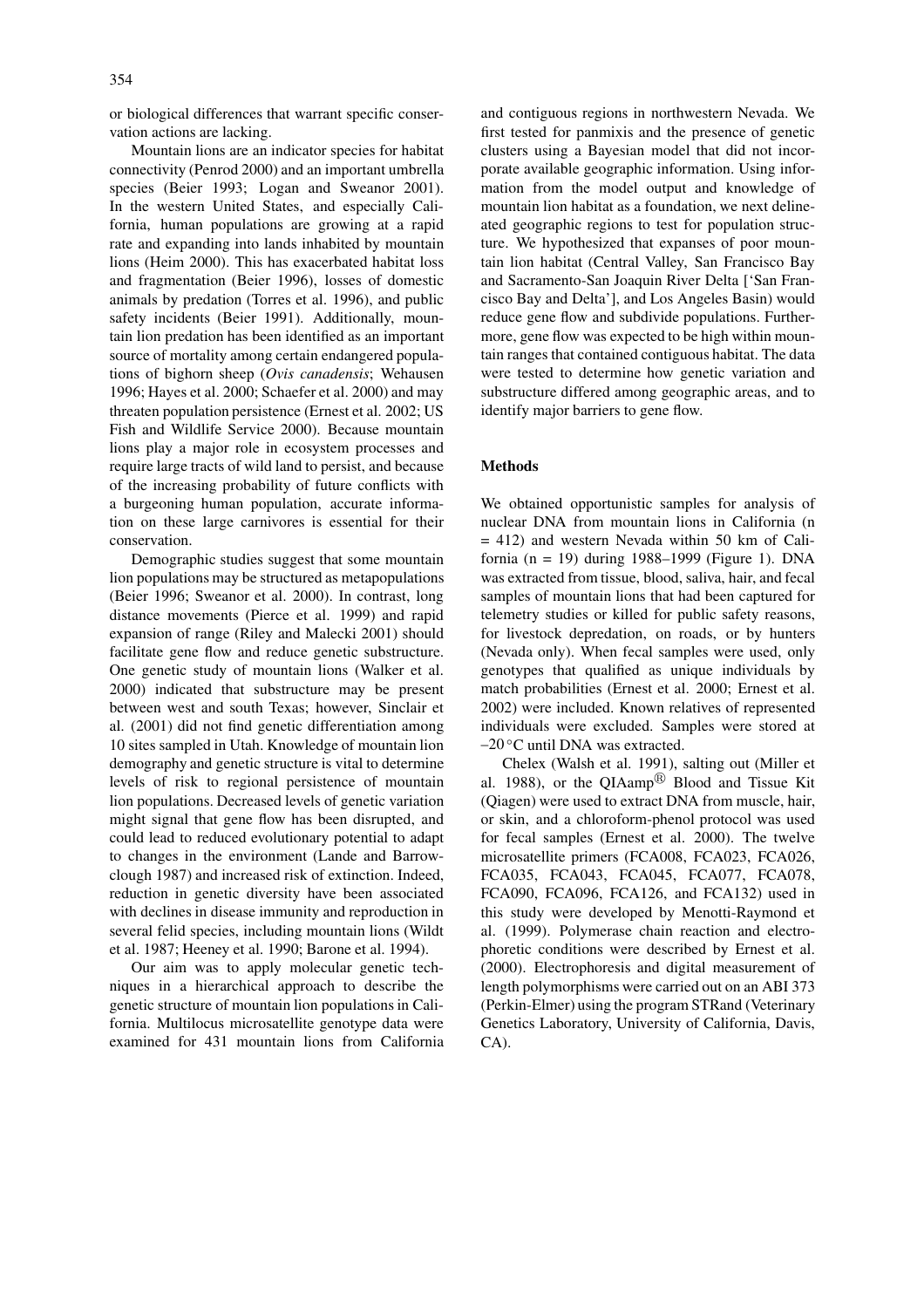

*Figure 1.* Map of sample locations and regions used in genetic analysis of mountain lion samples from California and western Nevada collected during 1988–1999. More than one sample may be represented by each dot. Mountain lion habitat distribution based on Torres et al. 1996.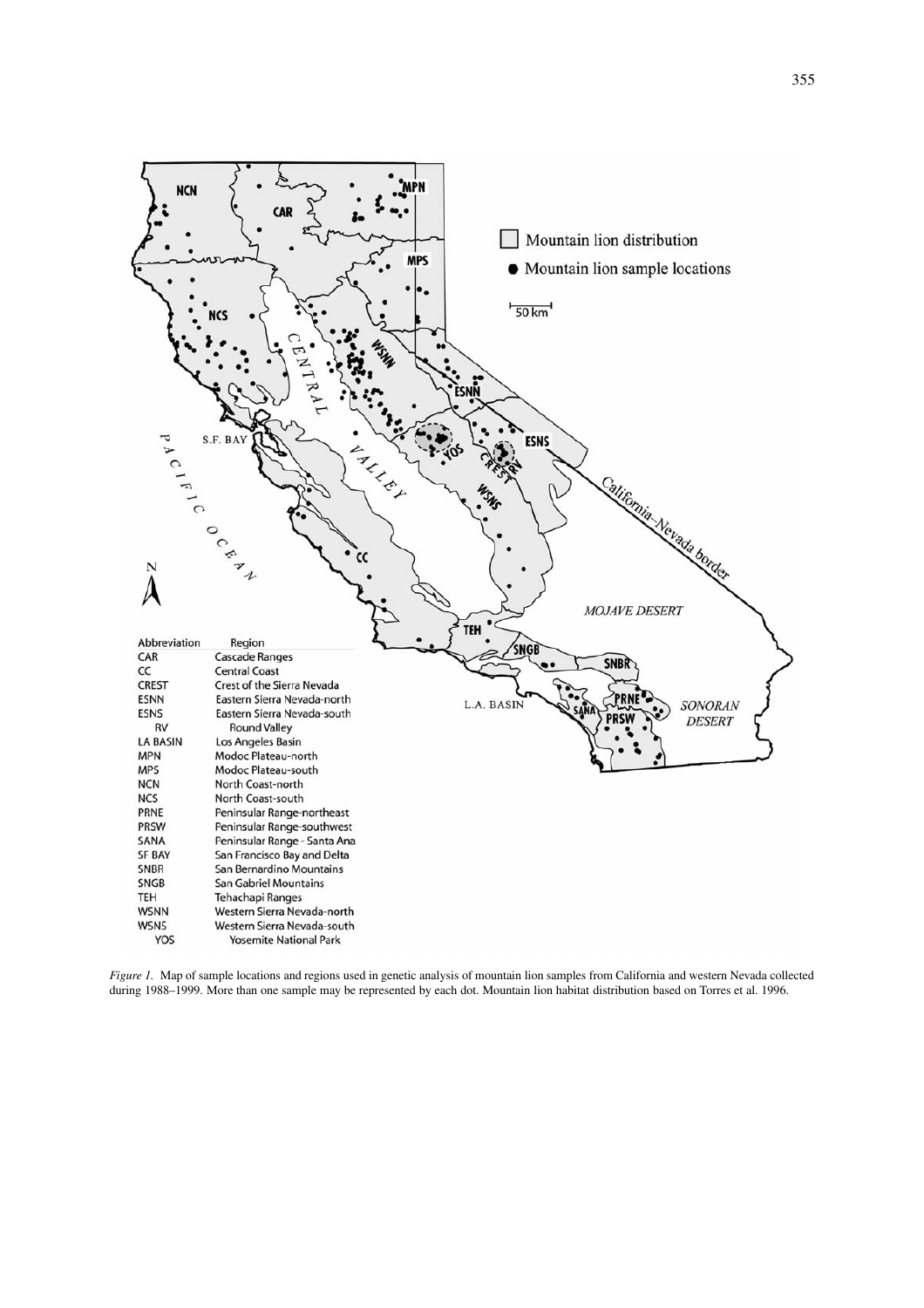We analyzed 421 genotypes using a model-based clustering method (STRUCTURE software; Pritchard et al. 2000) without regard to geographic location in order to assess population structure from a purely genetic perspective (genetic clusters). Because the Central Valley is not mountain lion habitat (Torres et al. 1996) and mountain lions sampled there could have traveled from one of several regions, those samples  $(n = 10)$  were excluded. This method applied a Bayesian approach to assign individuals probabilistically to populations based on their genotypes.

Using the genetic clusters as an initial foundation for population structure, we then added information on the distribution of mountain lions, geography, and regional ecology of California to further define regions for additional genetic analysis. The California Geographic Subdivisions ('Jepson regions'), as described in Hickman (1993), incorporate natural landscape features including vegetative, geologic, topographic, and climatic variation. Based on Hickman (1993) and the California Department of Fish and Game mountain lion habitat relation model (Torres et al. 1996), we defined the following 'major regions' of mountain lion habitat in California and adjacent northwestern Nevada (Figure 1): North Coast (NC;  $n = 106$ ), Cascade Range (CAR;  $n = 5$ ), western Sierra Nevada (WSN; n = 141), Modoc Plateau region in the Great Basin including adjacent regions of Nevada (MP; n = 45), region east of the Sierra Nevada crest in the Great Basin including Mono and Inyo counties and regions of adjacent Nevada ('eastern Sierra Nevada' [ESN];  $n = 49$ ), Central Coast from south of San Francisco Bay and Delta to, and including, Santa Barbara County (CC;  $n = 18$ ), and Southwestern California including the San Gabriel and San Bernardino Mountains and Peninsular Ranges (SW;  $n = 51$ ).

We further subdivided the state to examine genetic patterns at a finer scale. To establish the minimum areas demonstrating substructure, we subdivided long, linear areas for which we had sufficient sample size (North Coast and western Sierra Nevada) into 'subunits' of approximately 2000 square km in area (4 subunits in NC and 7 subunits in WSN). Subunits that were not genetically differentiated were recombined forming north and south 'units', with each unit comprising approximately half of the area in each major region. The Modoc Plateau and eastern Sierra Nevada were each arbitrarily divided to form north and south units, with each unit comprising approximately half of each major region (MPN, MPS, ESNN, and ESNS). Subdivision of the Central Coast was

precluded by sample size; therefore, it was treated as a single unit. Because of low sample size, the Cascade Range was excluded from  $F_{ST}$ ,  $R_{ST}$ , and assignment analyses. Tehachapi Mountains  $(n = 2)$ , San Gabriel Mountains  $(n = 4)$ , and San Bernardino Mountains  $(n = 0)$  had low sample sizes or lacked samples; therefore, these units were excluded from genetic differentiation,  $F_{ST}$ ,  $R_{ST}$ , and assignment analyses. Central Valley was excluded from F<sub>ST</sub> and R<sub>ST</sub> analyses.

Because of other research (Ernest et al. 2000; Pierce et al. 2000a, b) in Yosemite National Park in the southern unit of the western Sierra Nevada and Round Valley in the southern unit of the Eastern Sierra Nevada (Figure 1), these areas had been intensively sampled. Since they were close in proximity, Round Valley ( $n = 22$ ) and Yosemite National Park ( $n = 28$ ) were compared to test gene flow across the crest of the Sierra Nevada. Coastal regions were compared with inland regions to assess differences in heterozygosity and numbers of alleles.  $F_{ST}$  analyses were conducted to determine whether river drainages and major highways acted as major barriers to gene flow. Heterozygosity levels and numbers of alleles were evaluated to determine whether proximity to large urban centers (within 100 km of San Francisco, Sacramento, Los Angeles, and San Diego) was correlated with changes in genetic variation.

The validity of geographic boundaries of populations was tested a number of ways. Major regions were tested for Hardy-Weinberg equilibrium using a modified Fisher's exact test (Guo and Thompson 1992) performed in ARLEQUIN (version 2.0 with 2001 update; Schneider et al. 2000).  $F_{IS}$  (inbreeding coefficient) was estimated for major regions using GENEPOP (version 3.3; Raymond and Rousset 1995) and used to test for the presence of excess homozygotes. Log-likelihood probabilities for each individual multilocus genotype, calculated in ARLEQUIN (Paetkou et al. 1995) were used to test assignment to region. Genic and genotypic differentiation among major regions, units, and subunits were tested using the log-likelihood (G) based exact test of Goudet et al. (1996) using GENEPOP. Genetic distance was measured by pair wise  $F_{ST}$  and  $R_{ST}$  and tested for statistical significance using an ARLEQUIN permutation test (10,000 permutations per comparison). The data were also tested for linkage disequilibrium using GENEPOP. The sequential Bonferroni technique was used to correct for multiple applications of the same test (Weir 1996).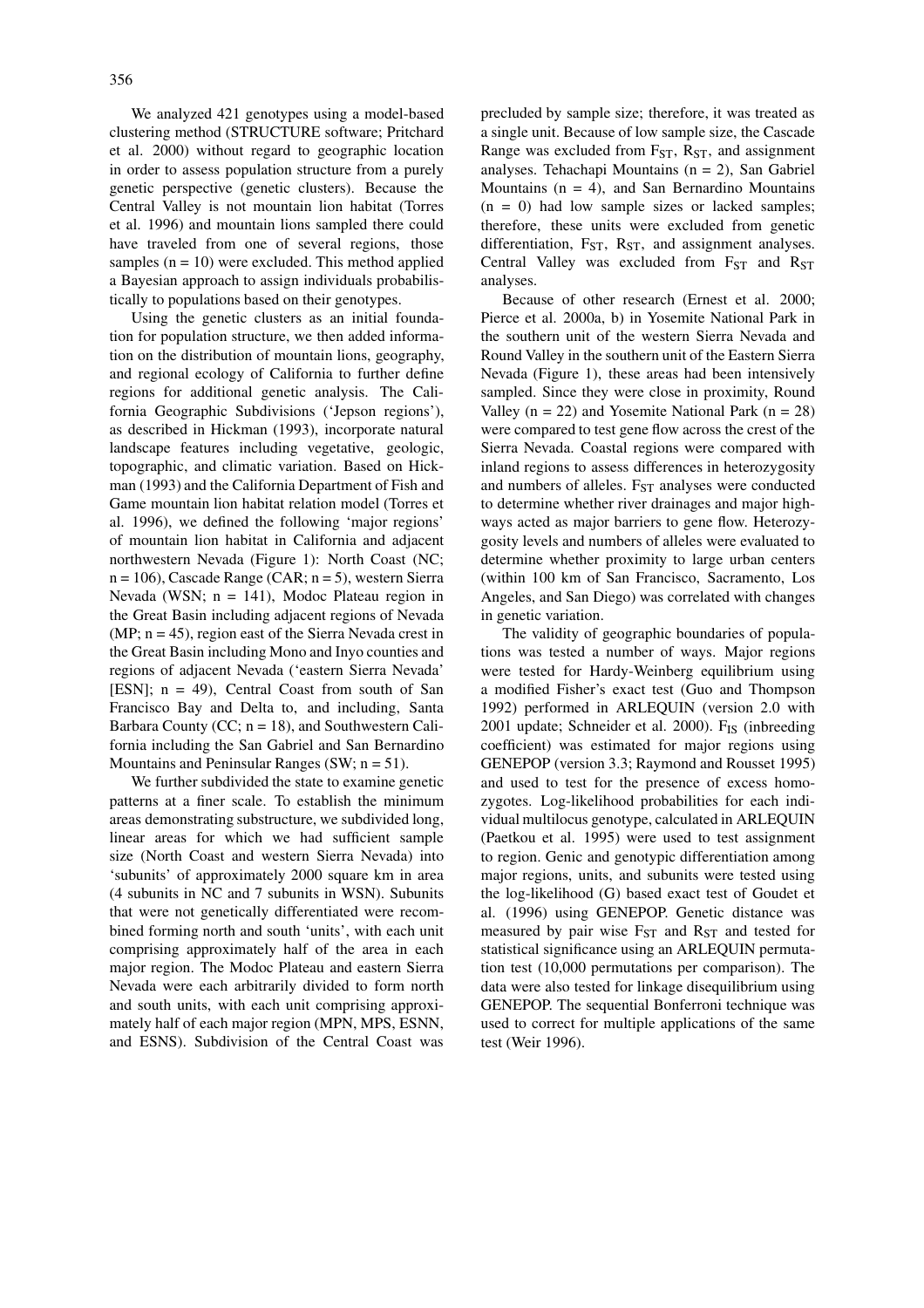MSTools3 (Stephen Park, Genetics Dept, TCD, Ireland) was used to create input files and to calculate allele frequencies and diversity statistics, including observed heterozygosity (mean, standard deviation, and 95% confidence interval). Isolation by distance was evaluated using the subprogram ISOLDE in GENEPOP, which computed a regression of  $F_{ST}$  on geographic distance (Rousset 1997) and applied Mantel's tests with 10,000 permutations per comparison (Mantel 1967). Geographic distances were measured as the shortest distance between unit centroids and did not traverse major areas lacking suitable habitat for mountain lions (Central Valley, San Francisco Bay and Delta, Mojave Desert, and Los Angeles Basin). To evaluate the effect of differences in sample size, 15 samples from each unit were randomly chosen and analyzed for genetic differentiation and genetic distance  $(F_{ST})$ . Units with  $\lt 15$  samples were included in their entirety. We also tested whether males differed from females in genetic differentiation and genetic distances among major regions and units. The threshold for significance of all statistical tests was  $P = 0.05$ .

The programs TOPO! California (Wildflower Productions, San Francisco, CA) and All Topo Maps Nevada (iGage, Salt Lake City, UT) were used to estimate geographic coordinates for samples. We used ArcView 3.2a (Environmental Systems Research Institute, Inc.) to group samples within major regions and units and to display geographic patterns of variation (private alleles and differences in allele frequencies).

# **Results**

All 12 microsatellite loci amplified in samples from California and Nevada. One locus (FCA 045) was monomorphic; the 11 polymorphic loci displayed between 2 and 10 alleles. Across all samples and polymorphic loci, the average observed heterozygosity  $(H<sub>O</sub>)$  was 44%, average expected heterozygosity  $(H<sub>E</sub>)$ was 50%, and average number of alleles per locus was 4.4 (Table 1). The 11 polymorphic loci did not deviate from Hardy-Weinberg and linkage equilibria in major regions, except as noted below. Analyses with 15 random samples per unit, samples from only males, and samples from only females mirrored the pattern of the full data set for genic and genotypic differentiation and FST and RST estimates. Therefore, differences in male:female proportions and sample sizes did not

appear to affect genetic analyses and we combined the sexes for subsequent analyses.

Model-based clustering (STRUCTURE) without geographic information incorporated demonstrated that two clusters assorted distinctly from the rest of the data. Eighty-seven percent of the genotypes from Southwestern California assorted in one cluster and 82% of the genotypes from the North Coast assorted in another cluster. With the exception of the Central Coast,  $\lt$  7% of genotypes from the other geographic regions assorted with either the Southwestern or North Coast cluster. Twenty-eight percent of the Central Coast genotypes clustered with Southwestern California and none with the North Coast. When the STRUCTURE model was run without North Coast and Southwestern California data, 89% of the genotypes from the Central Coast assorted in a cluster that was distinct from the Cascade Range, Modoc Plateau, Western Sierra Nevada, and Eastern Sierra Nevada. Less than 7% of genotypes from those geographic regions assorted with the Central Coast cluster. The STRUCTURE model provided some evidence of additional population substructure in the Sierra Nevada Mountains. Fifty-five percent of the Eastern Sierra Nevada genotypes assorted in a cluster that also included 27% of the Modoc Plateau, 12% of the western Sierra Nevada, and 6% of the Central Coast genotypes.

Population structure was also demonstrated through geographic analysis of the genetic data. The major regions were highly differentiated from each other (pairwise genic and genotypic differentiation, *P <* 0.0001), except for two comparisons: Cascade Range with Modoc Plateau and western Sierra Nevada (CAR-MP genic differentiation  $P = 0.49$  and genetic differentiation  $P = 0.61$ ; CAR-WSN genic differentiation  $P = 0.27$  and genetic differentiation  $P =$ 0.50). Samples from the Southwest and Central Coast regions exhibited private alleles (alleles not observed in other areas), lacked alleles found in other areas, and displayed remarkably different allele frequencies for certain loci (Table 2). Within the Southwest region, the Peninsular Ranges (Santa Ana Mountains, Peninsular Ranges-NE, and Peninsular Ranges-SW) lacked five alleles that were observed in all other units: FCA008:164, FCA078:190, FCA090:107, FCA096:209, and FCA132:162. All of these alleles, except FCA096:209, were observed in samples from the San Gabriel Mountains. The Central Coast lacked two alleles that were observed in all other major regions: FCA126:131 and FCA132:178. The Central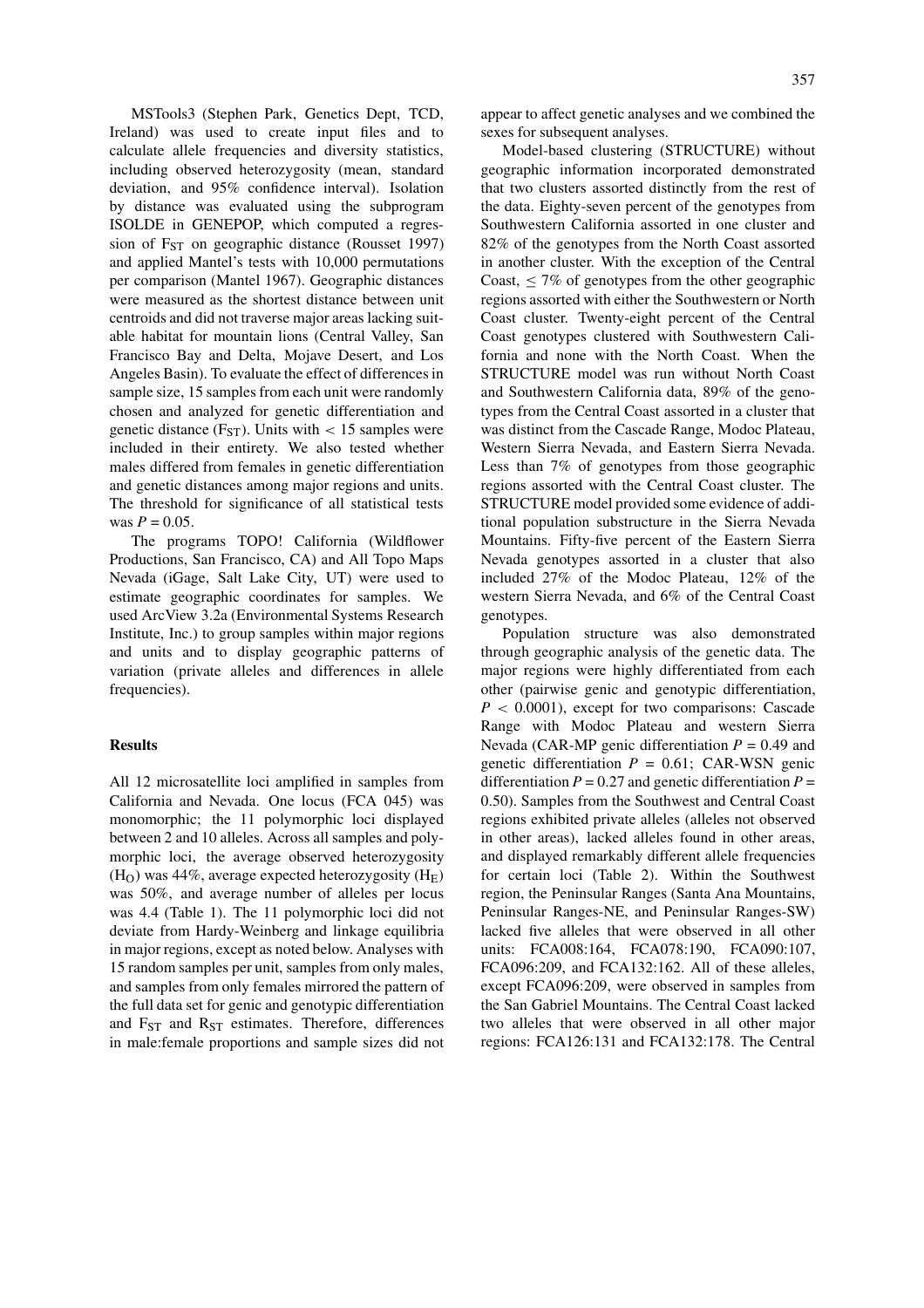*Table 1.* Genetic diversity of mountain lions across regional units in California and western Nevada for 11 polymorphic microsatellite loci. Cascade Ranges  $(n = 5)$ , Tehachapi Mountains  $(n = 2)$ , and San Gabriel Mountains  $(n = 4)$  were included only in the 'All samples' analysis due to low sample sizes. Central Valley  $(n = 10)$  was included only in the 'All samples' analysis because it is not mountain lion habitat (Torres et al. 1996) and mountain lions sampled there could have traveled from one of several regions

| Region                        | Sample Size<br># individuals | Average $%$ H <sub>O</sub><br>$(95\% \text{ Cl})^{\text{a}}$ | Total #<br>of alleles | Average # alleles<br>per locus $(SD)^b$ |  |  |
|-------------------------------|------------------------------|--------------------------------------------------------------|-----------------------|-----------------------------------------|--|--|
| All samples $c$               | 431                          | 44 (42–45)                                                   | 48                    | 4.4(2.4)                                |  |  |
| North Coast-south             | 91                           | $32(29-35)$                                                  | 36                    | 3.3(1.6)                                |  |  |
| North Coast-north             | 15                           | 44 (37–52)                                                   | 31                    | 2.8(1.3)                                |  |  |
| Modoc Plateau-north           | 29                           | $45(39-50)$                                                  | 37                    | 3.4(1.4)                                |  |  |
| Modoc Plateau-south           | 16                           | 56 (49–64)                                                   | 34                    | 3.1(1.5)                                |  |  |
| Western Sierra Nevada-north   | 60                           | 48 (44–52)                                                   | 37                    | 3.4(1.7)                                |  |  |
| Western Sierra Nevada-south   | 81                           | 49 (46–52)                                                   | 39                    | 3.5(1.8)                                |  |  |
| Eastern Sierra Nevada-north   | 27                           | 52 (47–58)                                                   | 34                    | 3.1(1.2)                                |  |  |
| Eastern Sierra Nevada-south   | 22                           | 52 (46–58)                                                   | 35                    | 3.2(1.7)                                |  |  |
| <b>Central Coast</b>          | 18                           | $36(29-43)$                                                  | 33                    | 3.0(1.2)                                |  |  |
| Peninsular Ranges – Santa Ana | 14                           | $34(26-41)$                                                  | 25                    | 2.3(1.1)                                |  |  |
| Peninsular Ranges-northeast   | 14                           | $42(34 - 51)$                                                | 28                    | 2.5(0.8)                                |  |  |
| Peninsular Ranges-southwest   | 23                           | 43 (37-49)                                                   | 28                    | 2.5(1.3)                                |  |  |

a Average percent observed heterozygosity across all loci and 95 percent confidence interval.

b Average number of alleles per locus and standard deviation.

c Including Cascade Ranges, Tehachapi Mountains, San Gabriel Mountains, and Central Valley.

Coast and Peninsular Ranges together lacked two alleles observed in all other regions: FCA043:136 and FCA126:143. Two alleles were seen only in the Central Coast and San Gabriel samples: FCA035:133 and FCA090:109. North Coast and western Sierra Nevada each displayed one private allele (Table 2). In addition, allele 152 of locus FCA026 was found only in samples from an east-west band across the North Coast and Western Sierra Nevada from 39.0 to 39.9 degrees latitude. Samples from coastal areas with peninsular geography (Figure 1; Santa Ana unit of Southwest, Central Coast, and peninsular southern section of the North Coast) had significantly lower average observed heterozygosity (32–36%) than inland units of western and eastern Sierra Nevada and Modoc Plateau (44–56%). However, average numbers of alleles per locus were not significantly different among regions (Table 1). Proximity to large urban centers (San Francisco, Sacramento, Los Angeles, and San Diego) was not significantly correlated with lower observed heterozygosities or numbers of alleles (95% confidence intervals overlapped).

Population substructure was also revealed within major regions. The southernmost three of the four North Coast subunits were not differentiated from each other and, therefore, were combined into a single

unit (NCS) for further analysis. NCS (the peninsular section of the North Coast bounded by the Pacific Ocean and Central Valley) was differentiated from the northern section of the North Coast (NCN) and was more genetically differentiated from other units in the state than was NCN by an average of 0.09  $F_{ST}$  units (Table 3). NCN exhibited high gene flow  $(F_{ST} = 0.04 - 0.05)$  with Modoc Plateau-north, eastern Sierra Nevada-north, western Sierra Nevada-north, and western Sierra Nevada-south. The north and south units of Modoc Plateau were differentiated from each other (G test,  $P = 0.01$ ), however gene flow was high ( $F_{ST}$  = 0.02). Data suggested very high gene flow between Modoc Plateau-north and western Sierra Nevada units ( $F_{ST} = 0.01$ ) and eastern Sierra Nevadanorth ( $F_{ST} = 0.02$ ). Data from Modoc Plateau-south indicated very high genetic interchange with western Sierra Nevada-north ( $F_{ST}$  not significantly different from zero,  $P = 0.06$ ). North and south units of eastern Sierra Nevada were differentiated from each other and all other subunits (G test, *P <* 0.0001 for all comparisons). The eastern Sierra Nevada-south displayed somewhat more isolation from north and south units of western Sierra Nevada ( $F_{ST} = 0.06$ and 0.07;  $R_{ST} = 0.13$  and 0.19, respectively) than south Modoc Plateau ( $F_{ST} = 0.04$ ;  $R_{ST} = 0.08$ ) and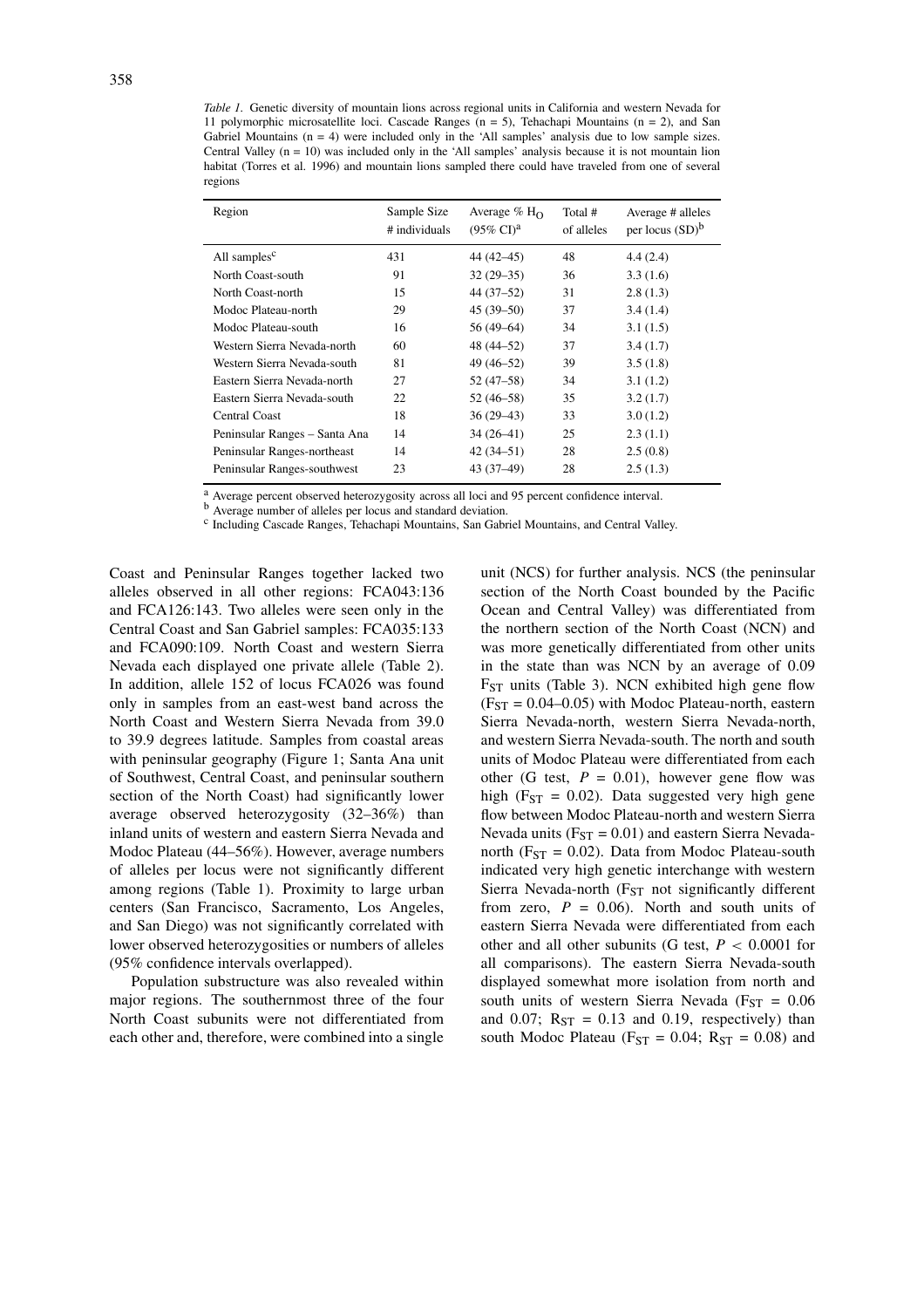*Table 2.* Allele frequency distributions in percentages among *Table 2.* Continued major regions in California for 12 microsatellite loci in mountain lions. Allele sizes noted in base pairs. Major region abbreviations:  $NC = North Coast (n = 106)$ ,  $MP = North Great Basin-Modoc$ Plateau (n = 45), WSN = western Sierra Nevada (n = 141), ESN  $=$  South Great Basin-east of the Sierra Nevada crest (n = 49), CC = Central Coast (n = 18), and SW = Southwest (n = 51). Private alleles are noted by ∗

| Locus         | Alleles | Major Regions    |                  |                  |                  |                             |                         | 0.4<br>176<br>$\mathbf{1}$<br>$\boldsymbol{0}$<br>$\mathbf{1}$<br>$\boldsymbol{0}$<br>$\boldsymbol{0}$      |  |  |  |  |  |  |  |  |  |  |  |  |  |
|---------------|---------|------------------|------------------|------------------|------------------|-----------------------------|-------------------------|-------------------------------------------------------------------------------------------------------------|--|--|--|--|--|--|--|--|--|--|--|--|--|
|               |         | NC               | MP               | <b>WSN</b>       | <b>ESN</b>       | CC                          | $\overline{\text{SW}}$  | 178<br>$10\,$<br>$11\,$<br>13<br>$\boldsymbol{0}$<br>$11\,$<br>6                                            |  |  |  |  |  |  |  |  |  |  |  |  |  |
|               |         |                  |                  |                  |                  |                             |                         | 5<br>180<br>$\boldsymbol{0}$<br>8<br>$\mathbf{1}$<br>$\boldsymbol{0}$<br>16                                 |  |  |  |  |  |  |  |  |  |  |  |  |  |
| <b>FCA008</b> | 152     | 92               | 71               | 70               | 59               | 92                          | 98                      | 21<br>$\boldsymbol{0}$<br>182<br>13<br>6<br>3<br>$\mathbf{1}$                                               |  |  |  |  |  |  |  |  |  |  |  |  |  |
|               | 164     | 8                | 29               | 30               | 41               | 8                           | $\boldsymbol{2}$        | 184<br>$\mathbf{1}$<br>3<br>$\boldsymbol{0}$<br>$\boldsymbol{0}$<br>$\boldsymbol{0}$<br>$\boldsymbol{0}$    |  |  |  |  |  |  |  |  |  |  |  |  |  |
| <b>FCA023</b> | 138     | $\boldsymbol{0}$ | $\mathbf{2}$     | 1                | $\mathfrak{2}$   | 42                          | 11                      | $\mathfrak z$<br>$\mathbf 1$<br>$\overline{\mathbf{4}}$<br>4<br>12<br>186<br>11                             |  |  |  |  |  |  |  |  |  |  |  |  |  |
|               | 142     | 100              | 98               | 99               | 98               | 58                          | 89                      | 8<br>$\boldsymbol{0}$<br>22<br>27<br>188<br>$\boldsymbol{0}$<br>0.4                                         |  |  |  |  |  |  |  |  |  |  |  |  |  |
| <b>FCA026</b> | 140     | 76               | 56               | 60               | 65               | 91                          | 38                      |                                                                                                             |  |  |  |  |  |  |  |  |  |  |  |  |  |
|               | 142     | $\sqrt{2}$       | 23               | 12               | 24               | $\mathfrak{Z}$              | $\boldsymbol{2}$        |                                                                                                             |  |  |  |  |  |  |  |  |  |  |  |  |  |
|               | 144     | 21               | 21               | 25               | 10               | 6                           | 21                      |                                                                                                             |  |  |  |  |  |  |  |  |  |  |  |  |  |
|               | $150*$  | $\boldsymbol{0}$ | $\boldsymbol{0}$ | $\boldsymbol{0}$ | $\boldsymbol{0}$ | $\boldsymbol{0}$            | 39                      | eastern Sierra Nevada-north ( $F_{ST} = 0.04$ ; $R_{ST}$                                                    |  |  |  |  |  |  |  |  |  |  |  |  |  |
|               | 152     | $\mathbf{1}$     | $\boldsymbol{0}$ | 3                | $\boldsymbol{0}$ | $\boldsymbol{0}$            | $\boldsymbol{0}$        | $0.06$ ).                                                                                                   |  |  |  |  |  |  |  |  |  |  |  |  |  |
| <b>FCA035</b> | 123     | 65               | 36               | 43               | 58               | 47                          | 8                       | Within the Sierra Nevada, but separated by a direct                                                         |  |  |  |  |  |  |  |  |  |  |  |  |  |
|               | 133     | $\boldsymbol{0}$ | $\boldsymbol{0}$ | $\boldsymbol{0}$ | $\boldsymbol{0}$ | 3                           | $\mathbf{1}$            | distance of only 50 km and the Sierra Nevada cres                                                           |  |  |  |  |  |  |  |  |  |  |  |  |  |
|               | 135     | 35               | 64               | 57               | 42               | 50                          | 91                      | Yosemite National Park (a subset of western Sierr                                                           |  |  |  |  |  |  |  |  |  |  |  |  |  |
| <b>FCA043</b> | 124     | 3                | 33               | 17               | 31               | 31                          | 28                      | Nevada-south) and Round Valley (a subset of easter                                                          |  |  |  |  |  |  |  |  |  |  |  |  |  |
|               | 134     | 82               | 47               | 55               | 41               | 69                          | 59                      | Sierra Nevada-south) were genetically differentiate                                                         |  |  |  |  |  |  |  |  |  |  |  |  |  |
|               | 136     | 15               | 20               | 28               | 29               | $\boldsymbol{0}$            | $\sqrt{2}$              | from each other (G test, $P < 0.0001$ ; $F_{ST} = 0.0$                                                      |  |  |  |  |  |  |  |  |  |  |  |  |  |
|               | 138*    | $\boldsymbol{0}$ | $\boldsymbol{0}$ | $\boldsymbol{0}$ | $\boldsymbol{0}$ | $\boldsymbol{0}$            | 11                      | and $R_{ST} = 0.16$ ). Sample subsets bordered by majo                                                      |  |  |  |  |  |  |  |  |  |  |  |  |  |
| <b>FCA045</b> | 127     | 100              | 100              | 100              | 100              | 100                         | 100                     | river drainages in the western Sierra Nevada (Nort                                                          |  |  |  |  |  |  |  |  |  |  |  |  |  |
| <b>FCA077</b> | 129     | 27               | 34               | 35               | 43               | 59                          | 64                      | and South Forks of the American River, and Merce                                                            |  |  |  |  |  |  |  |  |  |  |  |  |  |
|               | 133     | 73               | 66               | 65               | 57               | 41                          | 36                      | River) and major highways (I-80 and I-50) were no                                                           |  |  |  |  |  |  |  |  |  |  |  |  |  |
| <b>FCA078</b> | 186     | 14               | 20               | 14               | 22               | 6                           | 37                      | differentiated.                                                                                             |  |  |  |  |  |  |  |  |  |  |  |  |  |
|               | 188     | 81               | 78               | 79               | 62               | 88                          | 62                      | Central Coast samples were genetically different                                                            |  |  |  |  |  |  |  |  |  |  |  |  |  |
|               | 190     | 6                | $\boldsymbol{2}$ | 6                | 15               | 6                           | $\mathbf{1}$            | tiated from all other units, and were most similar t                                                        |  |  |  |  |  |  |  |  |  |  |  |  |  |
| <b>FCA090</b> | 105     | 75               | 33               | 30               | 23               | $\,$ 8 $\,$                 | 35                      | the western and eastern Sierra Nevada and Modo                                                              |  |  |  |  |  |  |  |  |  |  |  |  |  |
|               | 107     | 13               | 22               | 16               | $\overline{4}$   | $\ensuremath{\mathfrak{Z}}$ | $\boldsymbol{0}$        | Plateau units ( $F_{ST} = 0.09 - 0.11$ ; Table 3). North an                                                 |  |  |  |  |  |  |  |  |  |  |  |  |  |
|               | 109     | $\boldsymbol{0}$ | $\boldsymbol{0}$ | $\boldsymbol{0}$ | $\boldsymbol{0}$ | 11                          | $\boldsymbol{2}$        | Central Coast units exhibited very low genetic inter                                                        |  |  |  |  |  |  |  |  |  |  |  |  |  |
|               | 113     | 13               | 22               | 27               | 44               | 47                          | 57                      | change. The closest units, North Coast-south an                                                             |  |  |  |  |  |  |  |  |  |  |  |  |  |
|               | 117     | $\boldsymbol{0}$ | $\overline{4}$   | 3                | $\boldsymbol{2}$ | 28                          | 2                       | Central Coast, separated by only 100 km, had                                                                |  |  |  |  |  |  |  |  |  |  |  |  |  |
|               | 119     | 0.5              | 18               | 23               | 27               | 3                           | $\overline{\mathbf{4}}$ | pair wise $F_{ST} = 0.26$ , while more distant pairing<br>had lower genetic distances (North Coast-north an |  |  |  |  |  |  |  |  |  |  |  |  |  |
| <b>FCA096</b> | 191     | 13               | 17               | 31               | 15               | 47                          | $\boldsymbol{7}$        | Central Coast $F_{ST} = 0.18$ ; Modoc Plateau-north an                                                      |  |  |  |  |  |  |  |  |  |  |  |  |  |
|               | 201     | 83               | 66               | 54               | 57               | 36                          | 87                      | Central Coast $F_{ST} = 0.11$ ). The $F_{IS}$ estimate for th                                               |  |  |  |  |  |  |  |  |  |  |  |  |  |
|               | $203*$  | $\mathfrak{2}$   | $\boldsymbol{0}$ | $\boldsymbol{0}$ | $\boldsymbol{0}$ | $\boldsymbol{0}$            | $\boldsymbol{0}$        | Central Coast (0.20) was much higher than the other                                                         |  |  |  |  |  |  |  |  |  |  |  |  |  |
|               | 205     | $\boldsymbol{0}$ | 9                | $\mathfrak s$    | 12               | $\boldsymbol{0}$            | 7                       |                                                                                                             |  |  |  |  |  |  |  |  |  |  |  |  |  |
|               | 209     | $\overline{2}$   | 8                | 11               | 15               | 17                          | $\boldsymbol{0}$        | major regions (North Coast 0.05, Modoc Plateau 0.03<br>Western Sierra Nevada 0.05, Eastern Sierra Nevad     |  |  |  |  |  |  |  |  |  |  |  |  |  |
| <b>FCA126</b> | 131     | 61               | 18               | 23               | 34               | $\boldsymbol{0}$            | 6                       | 0.04, Southwest 0.06), indicating a higher level of                                                         |  |  |  |  |  |  |  |  |  |  |  |  |  |
|               | $135*$  | $\boldsymbol{0}$ | $\mathbf{1}$     | $\boldsymbol{0}$ | $\boldsymbol{0}$ | $\mathbf{0}$                | $\boldsymbol{0}$        | inbreeding. However low sample size $(n = 18)$ ma                                                           |  |  |  |  |  |  |  |  |  |  |  |  |  |
|               | 137     | 12               | 54               | 46               | 38               | 44                          | 66                      | contribute to the differences. The Southwest wa                                                             |  |  |  |  |  |  |  |  |  |  |  |  |  |
|               | 139     | 20               | 24               | 23               | 28               | 50                          | 27                      | the only major region demonstrating Hardy Weir                                                              |  |  |  |  |  |  |  |  |  |  |  |  |  |
|               | $141*$  | $\boldsymbol{0}$ | $\boldsymbol{0}$ | $\boldsymbol{0}$ | $\boldsymbol{0}$ | 6                           | $\boldsymbol{0}$        | berg disequilibrium, due to low gene flow betwee                                                            |  |  |  |  |  |  |  |  |  |  |  |  |  |
|               | 143     | $\overline{7}$   | $\overline{c}$   | 8                | $\boldsymbol{0}$ | $\boldsymbol{0}$            | $\mathbf{1}$            | the Santa Ana Mountains and the rest of the Penir                                                           |  |  |  |  |  |  |  |  |  |  |  |  |  |

| sizes noted in base pairs. Major region abbreviations:<br>Coast ( $n = 106$ ), MP = North Great Basin-Modoc<br>45), WSN = western Sierra Nevada (n = 141), ESN |          |    | Locus                                                      | Alleles        | Major Regions |           |               |        |          |          |            |            |               |           |
|----------------------------------------------------------------------------------------------------------------------------------------------------------------|----------|----|------------------------------------------------------------|----------------|---------------|-----------|---------------|--------|----------|----------|------------|------------|---------------|-----------|
|                                                                                                                                                                |          |    |                                                            |                |               |           |               |        | NC       | MP       | <b>WSN</b> | <b>ESN</b> | <sub>CC</sub> | <b>SW</b> |
|                                                                                                                                                                |          |    | t Basin-east of the Sierra Nevada crest $(n = 49)$ , CC    |                |               |           | <b>FCA132</b> | 162    | 13       | 14       | 32         | 6          | 6             | 4         |
|                                                                                                                                                                |          |    | ast ( $n = 18$ ), and SW = Southwest ( $n = 51$ ). Private |                |               |           |               | $172*$ | $\Omega$ | $\Omega$ | 0.4        | $\Omega$   | $\Omega$      | $\Omega$  |
| ted by *                                                                                                                                                       |          |    |                                                            |                |               |           |               | 174    | 58       | 54       | 48         | 41         | 69            | 29        |
| Alleles                                                                                                                                                        |          |    | Major Regions                                              |                |               |           |               | 176    |          | $\Omega$ | 0.4        |            | $\Omega$      | $\Omega$  |
|                                                                                                                                                                | NC       | МP | <b>WSN</b>                                                 | <b>ESN</b>     | <sub>CC</sub> | <b>SW</b> |               | 178    | 6        | 10       | 11         | 13         | $\Omega$      | 11        |
|                                                                                                                                                                |          |    |                                                            |                |               |           |               | 180    | $\Omega$ | 8        | 1          | 5          | $\Omega$      | 16        |
| 152                                                                                                                                                            | 92       | 71 | 70                                                         | 59             | 92            | 98        |               | 182    | 13       | 6        | 3          | 21         | $\Omega$      |           |
| 164                                                                                                                                                            | 8        | 29 | 30                                                         | 41             | 8             | 2         |               | 184    |          | 3        | $\Omega$   | $\Omega$   | $\Omega$      | $\Omega$  |
| 138                                                                                                                                                            | $\Omega$ | 2  |                                                            | $\mathfrak{D}$ | 42            | 11        |               | 186    |          | 4        | 4          | 12         | 3             | 11        |
| 142                                                                                                                                                            | 100      | 98 | 99                                                         | 98             | 58            | 89        |               | 188    | 8        | $\Omega$ | 0.4        | $\Omega$   | 22            | 27        |
|                                                                                                                                                                |          |    |                                                            |                |               |           |               |        |          |          |            |            |               |           |

Central Coast samples were genetically differentiated from all other units, and were most similar to the western and eastern Sierra Nevada and Modoc Plateau units ( $F_{ST} = 0.09{\text -}0.11$ ; Table 3). North and Central Coast units exhibited very low genetic inter-<br>change. The closest units, North Coast-south and<br>Central Coast, separated by only 100 km, had a<br>pair wise  $F_{ST} = 0.26$ , while more distant pairings had lower genetic distances (North Coast-north and Central Coast  $F_{ST} = 0.18$ ; Modoc Plateau-north and Central Coast F<sub>ST</sub> = 0.11). The F<sub>IS</sub> estimate for the Central Coast (0.20) was much higher than the other major regions (North Coast 0.05, Modoc Plateau 0.03, Western Sierra Nevada 0.05, Eastern Sierra Nevada  $0.04$ , Southwest  $0.06$ ), indicating a higher level of inbreeding. However low sample size  $(n = 18)$  may contribute to the differences. The Southwest was the only major region demonstrating Hardy Wein-<br>berg disequilibrium, due to low gene flow between<br>the Santa Ana Mountains and the rest of the Peninsular Ranges. When analyzed as separate units, data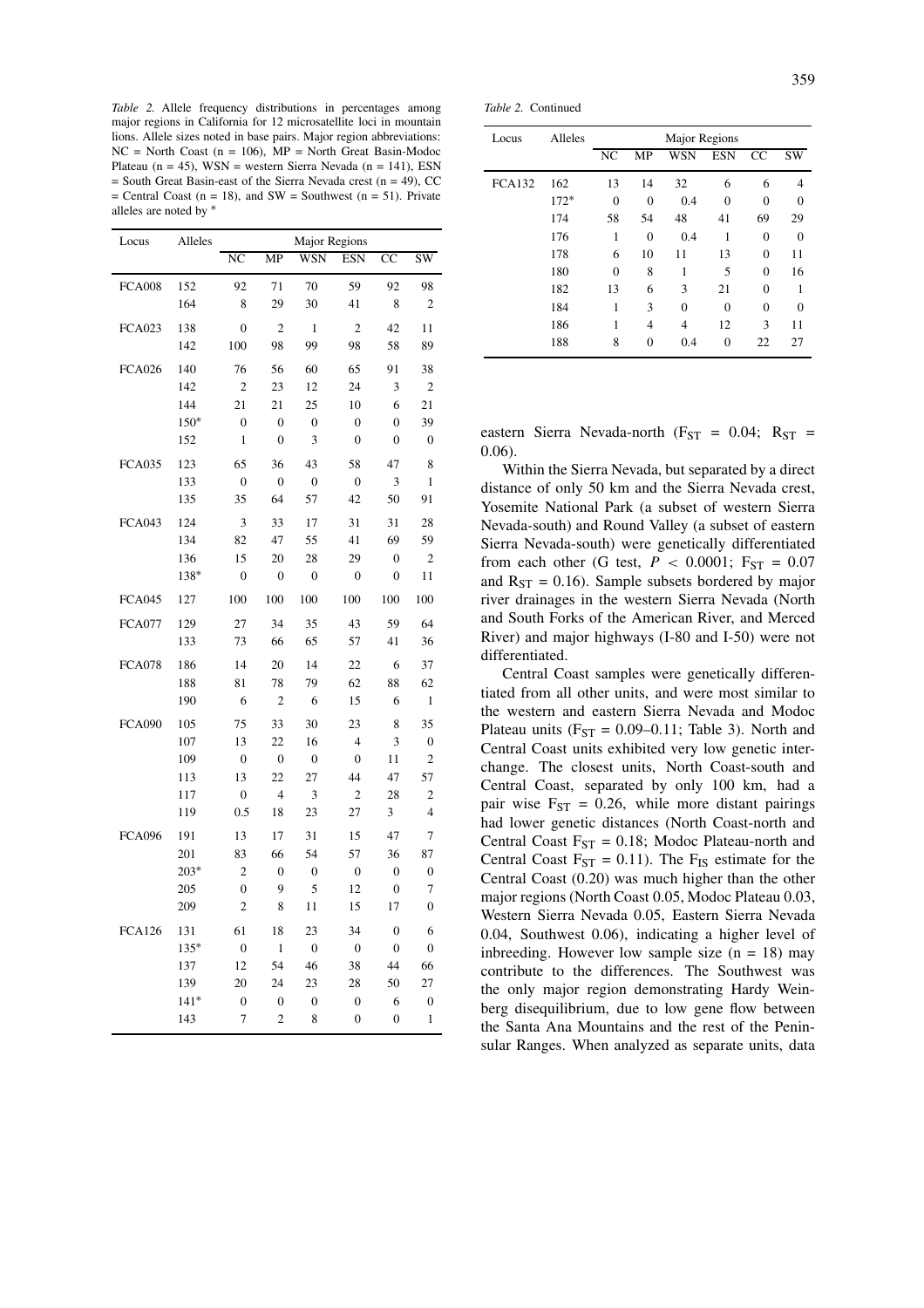*Table* 3. F<sub>ST</sub> (below diagonal) and R<sub>ST</sub> (above diagonal) estimates for 11 polymorphic microsatellite loci examined from mountain lions in California and western Nevada (ARLEQUIN; Schneider et al. 2000). Statistical significance tested using a permutation test (10,000 permutations per comparison). All values were significantly different from zero ( $P < 0.05$ ) except those denoted with <sup>\*</sup>

| Region <sup>a</sup> | <b>NCS</b> | <b>NCN</b>               | <b>MPN</b>               | <b>MPS</b>               | <b>WSNN</b>              | <b>WSNS</b> | <b>ESNN</b> | <b>ESNS</b>              | CC                       | <b>SANA</b>              | <b>PRNE</b>              | <b>PRSW</b> |
|---------------------|------------|--------------------------|--------------------------|--------------------------|--------------------------|-------------|-------------|--------------------------|--------------------------|--------------------------|--------------------------|-------------|
| <b>NCS</b>          | -          | 0.05                     | 0.15                     | 0.21                     | 0.14                     | 0.16        | 0.12        | 0.33                     | 0.26                     | 0.42                     | 0.36                     | 0.34        |
| <b>NCN</b>          | 0.07       | $\overline{\phantom{0}}$ | 0.05                     | 0.06                     | 0.06                     | 0.09        | 0.09        | 0.22                     | 0.15                     | 0.27                     | 0.26                     | 0.25        |
| <b>MPN</b>          | 0.13       | 0.04                     | $\overline{\phantom{0}}$ | $0.01*$                  | 0.02                     | 0.04        | 0.03        | 0.13                     | 0.06                     | 0.17                     | 0.19                     | 0.22        |
| <b>MPS</b>          | 0.18       | 0.07                     | 0.02                     | $\overline{\phantom{0}}$ | $0.02*$                  | 0.08        | 0.03        | 0.08                     | 0.08                     | 0.19                     | 0.18                     | 0.22        |
| <b>WSNN</b>         | 0.11       | 0.04                     | 0.01                     | $0.01*$                  | $\overline{\phantom{0}}$ | 0.02        | 0.04        | 0.13                     | 0.06                     | 0.23                     | 0.18                     | 0.23        |
| <b>WSNS</b>         | 0.11       | 0.05                     | 0.01                     | 0.03                     | 0.01                     |             | 0.09        | 0.19                     | 0.12                     | 0.27                     | 0.25                     | 0.29        |
| <b>ESNN</b>         | 0.09       | 0.05                     | 0.02                     | 0.03                     | 0.02                     | 0.02        |             | 0.06                     | 0.07                     | 0.22                     | 0.18                     | 0.22        |
| <b>ESNS</b>         | 0.23       | 0.11                     | 0.08                     | 0.04                     | 0.06                     | 0.07        | 0.04        | $\overline{\phantom{0}}$ | 0.12                     | 0.29                     | 0.23                     | 0.31        |
| CC                  | 0.26       | 0.18                     | 0.11                     | 0.12                     | 0.10                     | 0.10        | 0.09        | 0.15                     | $\overline{\phantom{m}}$ | 0.21                     | 0.18                     | 0.22        |
| <b>SANA</b>         | 0.37       | 0.22                     | 0.13                     | 0.17                     | 0.18                     | 0.18        | 0.17        | 0.21                     | 0.21                     | $\overline{\phantom{0}}$ | 0.12                     | 0.14        |
| <b>PRNE</b>         | 0.28       | 0.16                     | 0.12                     | 0.13                     | 0.13                     | 0.12        | 0.12        | 0.17                     | 0.19                     | 0.08                     | $\overline{\phantom{0}}$ | $-0.01*$    |
| <b>PRSW</b>         | 0.25       | 0.13                     | 0.11                     | 0.15                     | 0.14                     | 0.13        | 0.13        | 0.20                     | 0.18                     | 0.08                     | $0.01*$                  |             |

<sup>a</sup> Due to low sample sizes, the Cascade (n = 5), Tehachapi (n = 2), and San Gabriel (n = 4) units are not included. Abbreviations: NCS = North Coast-south, NCN = North Coast-north, MPN = Modoc Plateau-north, MPS = Modoc Plateau-south, WSNN = Western Sierra Nevada-north, WSNS = Western Sierra Nevada-south, ESNN = Eastern Sierra Nevada-north, ESNS = Eastern Sierra Nevada-south, CC = Central Coast, SANA = Santa Ana Mountains, PRNE = Peninsular Ranges-northeast, PRSW = Peninsular Ranges-southwest.

from Santa Ana, PRNE, and PRSW were in equilibrium. The Santa Ana unit in the Southwest showed the greatest isolation in the state (Table 3). While the Southwest units of PRNE and PRSW showed genetic differentiation from each other ( $P = 0.03$ ),  $F_{ST}$  values were not significantly different from zero  $(P = 0.16)$ , indicating very high gene flow between them.

Gene flow was diagrammed (Figure 2) using  $F_{ST}$  estimates (Table 3). With some exceptions (for example, Central Coast comparisons with western and eastern Sierra Nevada and Modoc Plateau units),  $R_{ST}$  reflected  $F_{ST}$  patterns. However,  $R_{ST}$  was often smaller than  $F_{ST}$  for  $F_{ST}$  values  $< 0.10$ , and greater than F<sub>ST</sub> for F<sub>ST</sub> values  $> 0.10$ . Isolation by distance was highly significant ( $P < 0.0001$ ;  $R^2 = 0.56$ ) for distances measured between regional units excluding those that crossed expanses of non-suitable habitat (Central Valley, San Francisco Bay and Delta, Mojave Desert, and Los Angeles Basin).

Individual genotypes from the most isolated regions were most likely to assign (log-likelihood probabilities; ARLEQUIN) to the region from which they were sampled (North Coast 86%, Modoc Plateau 76%, western Sierra Nevada 71% [with 64% for Yosemite], and eastern Sierra Nevada 67% [with 82% for Round Valley], Central Coast 94%, and Southwest 96%). Of Yosemite genotypes that did not assign to the western Sierra Nevada (10 out of 28, 36%), one assigned to the Central Coast, one

to the North Coast, and four each to Modoc Plateau and eastern Sierra Nevada. Of Round Valley genotypes that did not assign to the eastern Sierra Nevada using log likelihood analysis (4 out of 22, 18%), three assigned to the Modoc Plateau and one to the western Sierra Nevada. Eighty percent (8 of 10) of genotypes that were collected from the Central Valley assigned to the closest adjacent region. One mountain lion sampled near Oakdale, California, in the Central Valley (expected assignment with western Sierra Nevada) assigned to the North Coast and one near Williams, California, (expected assignment with North Coast) assigned to the western Sierra Nevada.

# **Discussion**

Although mountain lions are distributed widely and have the ability to travel over great distances, our findings indicate that California populations are genetically structured. Analysis of genetic data without regard to geographic location (model-based clustering method) provided evidence that mountain lions in the north Coast Ranges and southwestern California are genetically distinct from those inhabiting other regions of the state. Genetic analysis (genetic distance and genetic differentiation tests) of mountain lions grouped into geographic regions demonstrated both structure among, and substructure within, regions.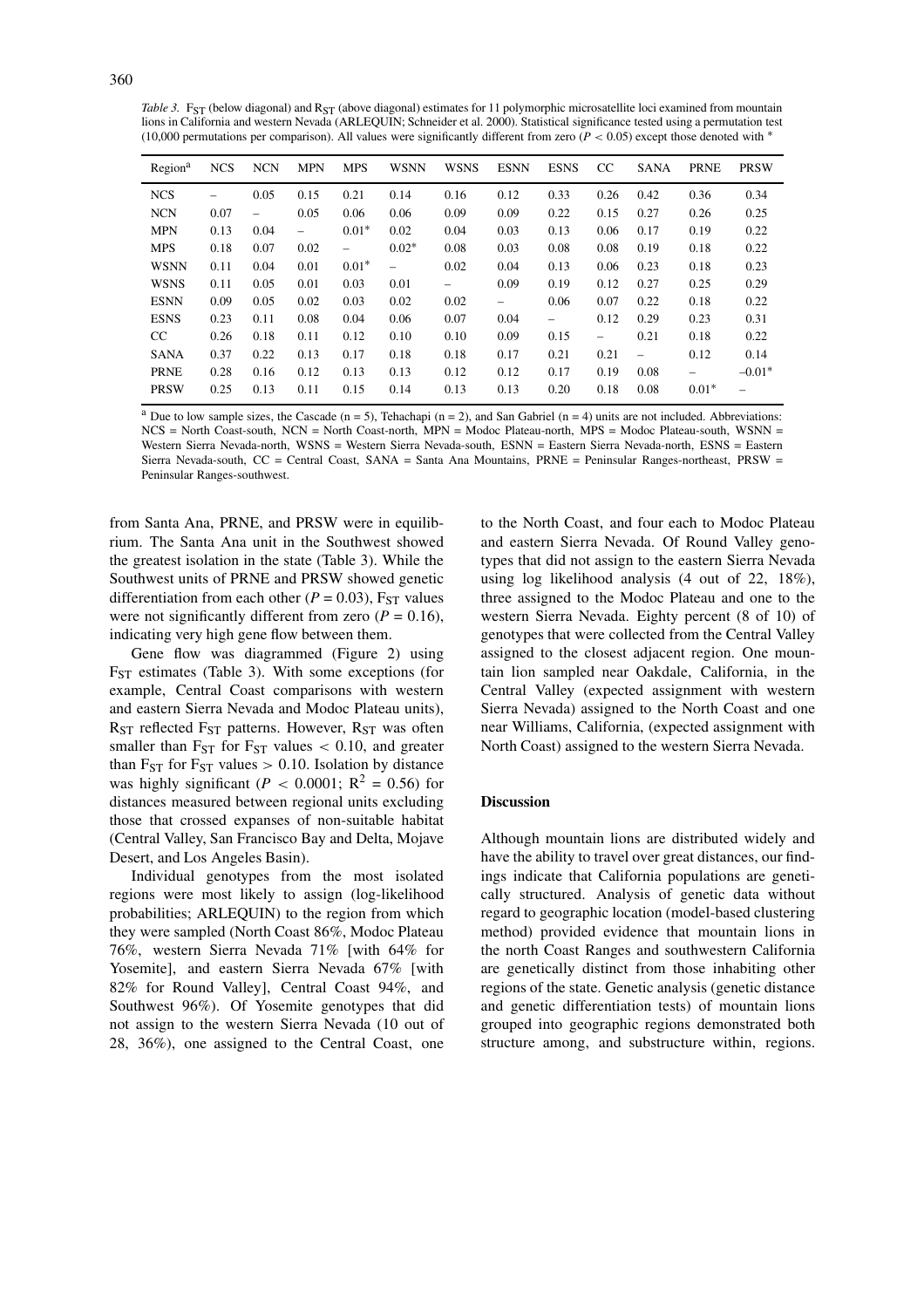

*Figure* 2. Map of gene flow among mountain lion populations in California as determined from F<sub>ST</sub> estimates calculated from microsatellite data from 410 California and western Nevada samples collected during 1988–1999 (Table 3). Mountain lion habitat distribution based on Torres et al. (1996, Figure 7). Cascade Range (n = 5), Tehachapi Mountains (n = 2), San Gabriel Mountains (n = 4), and San Bernardino Mountains  $(n = 0)$  had low sample sizes or lacked samples. Central Valley  $(n = 10)$  is not mountain lion habitat (Torres et al. 1996) and mountain lions sampled there could have traveled from one of several regions. Therefore, these units were excluded from F<sub>ST</sub> analyses. Peninsular Ranges-NE was combined with Peninsular Ranges-SW (combined units noted as PRNE-SW) to simplify gene flow depictions because F<sub>ST</sub> estimates were very similar for the two units.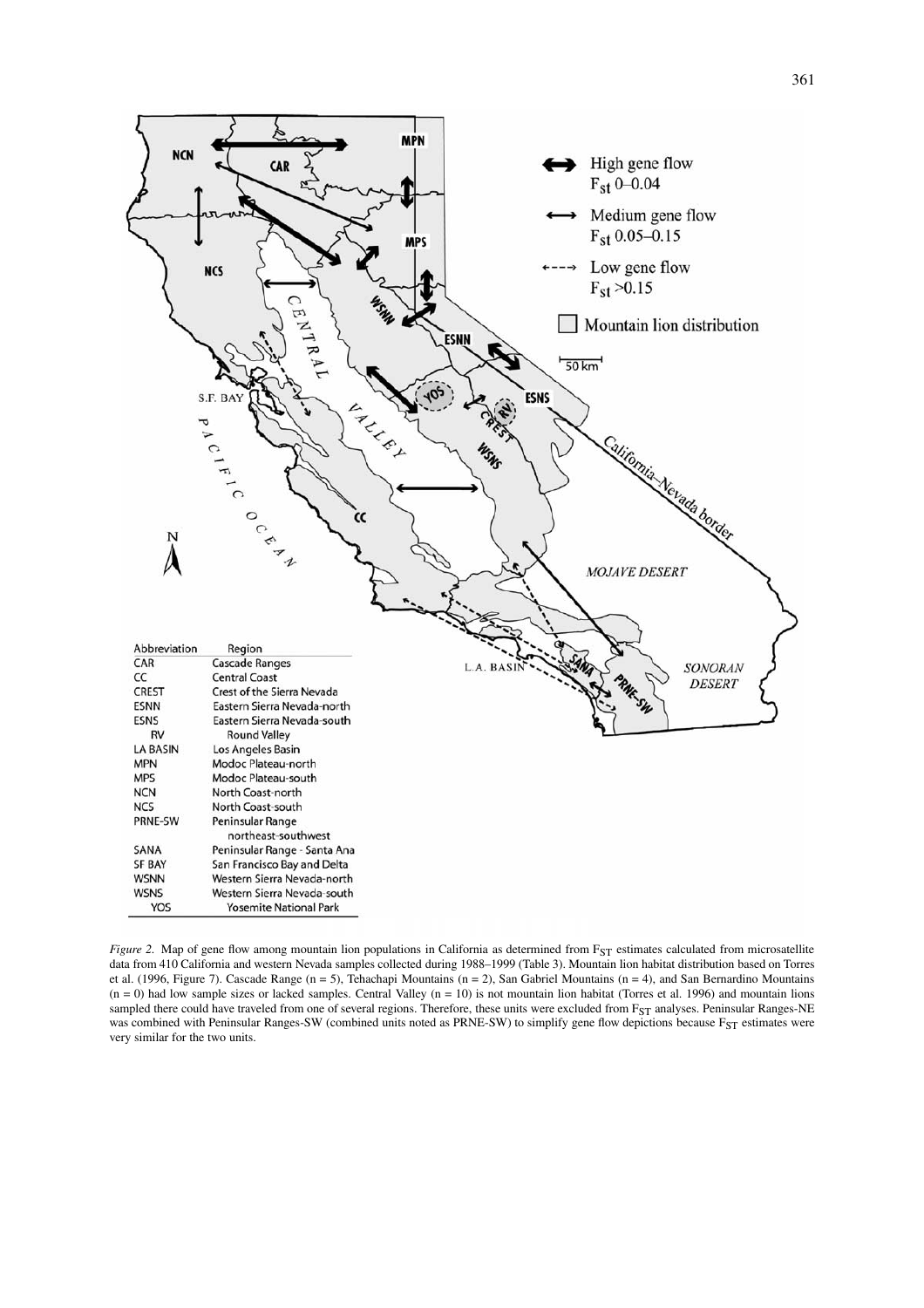Genetic assignment testing (log-likelihood probabilities) also indicated that the regions identified in this study were valid for grouping mountain lions.

The landscape of California provides obstacles to genetic interchange. Major barriers include the Central Valley, San Francisco Bay and Delta, and the Los Angeles Basin (Figure 2). The low, flat, and highly agricultural Central Valley separates two long, linear mountain chains (Coast Ranges and Sierra Nevada), and the San Francisco Bay and Delta divide the Coast Ranges. Mountain lion habitat in southwestern California is fragmented by the metropolitan Los Angeles Basin, Mojave and Sonoran Deserts. Mountain lions inhabiting regions (particularly coastal) bounded by these barriers had greater genetic distances from other populations and had lower heterozygosities than mountain lions from other areas (Tables 1–3; Figure 2). The North Coast-south and Central Coast units, separated by the San Francisco Bay and Delta, were the most differentiated  $(F_{ST} = 0.26$ ; Table 3) of all unit pairs north of the Los Angeles Basin. The Tehachapi Mountains and Transverse Ranges (San Gabriel and San Bernardino Mountains) appear to function as a movement corridor for gene flow between regions to the north and south of the Los Angeles Basin. Central Coast and Santa Ana units, separated by the Los Angeles Basin, were more differentiated than pairings of the Central Coast with more distant units (e.g. Central Coast-Modoc Plateaunorth). To a lesser extent, partial barriers also appear to exist along the crest of the Sierra Nevada and possibly in the northern Coast Ranges.

The diverse ecological communities that occupied the Central Valley prior to the mid-1800's (Farquhar 1930; Longhurst et al. 1952; Jackson and Spence 1980) are nearly gone, replaced primarily by agriculture and cities. Mountain lions occasionally venture into the Central Valley, but crossings between the Sierra Nevada on the east and the coastal regions on the west are likely to be uncommon ( $F_{ST} = 0.11$ ; Table 3). One allele that was present only in an eastwest band across the North Coast and central Sierra Nevada may be indicative of a small level of gene flow occurring across the Central Valley; alternatively, it may be a historical remnant.

The Tehachapi Mountains are the only likely corridor for movement among the western Sierra Nevada, Central Coast and Southwest regions. The only likely movement corridor between the Tehachapi Mountains and the Southwest region are the Transverse Ranges (San Gabriel and San Bernardino Mountains), both of which support populations of mountain lions. Movement through this corridor, however, requires that lions cross the San Gorgonio Pass and I-10, a busy interstate highway. Habitat in the Santa Ana Mountains is completely surrounded by urbanization and heavily used highways (I-15, I-5, and S-74; Beier 1995) and habitat in the other sections of the Peninsular Ranges is becoming increasingly fragmented. Further, the Peninsular Ranges are not likely to receive many migrants from the low elevation Sonoran Desert (poor mountain lion habitat) to the east (Germaine et al. 2000), but there could be immigration of mountain lions from Mexico. Consequently, mountain lion populations in southwestern California exist in a matrix of semi-isolated 'patches' surrounded by unsuitable habitat (Table 3; Figure 2; Beier 1996; Hanski and Simberloff 1997).

Beier (1995, 1996) demonstrated that mountain lions in Santa Ana Mountains occupied habitat patches that were semi-isolated as a result of anthropogenic changes to the environment, consistent with metapopulation structure. Moreover, Logan and Sweanor (2001) provided some evidence for metapopulation structure for desert-dwelling mountain lions in New Mexico. Our data (genetic differentiation and distance indices for the Southwest; Table 3; Figure 2) demonstrated genetic structure and gene flow among habitat patches, consistent with one aspect of metapopulation function. However, other fundamental characteristics of metapopulation function have not yet been demonstrated from a landscape perspective including: 1) largely independent dynamics among patches; 2) natural extirpations; and 3) natural recolonizations of extirpated populations (Harrison and Taylor 1997). Although the term metapopulation has been used to describe any subdivided population, habitat fragmentation has created numerous situations where oncecontinuous distributions of species now resemble metapopulations, but may not function as such. Hanski and Gilpin (1991) have cautioned that the dynamics of such fragmented populations are poorly understood, and must be further explored before proper conservation prescriptions can be implemented.

Ecological, geographic, and anthropogenic factors may also affect population substructure at finer scales. The crest of the Sierra Nevada separates genetically subdivided groups of mountain lions (Figure 2; Table 3). While the direct-line distance is as close as 50 km, mountain lions sampled from Yosemite National Park in the western Sierra Nevada, and Round Valley on the eastern scarp, were geneti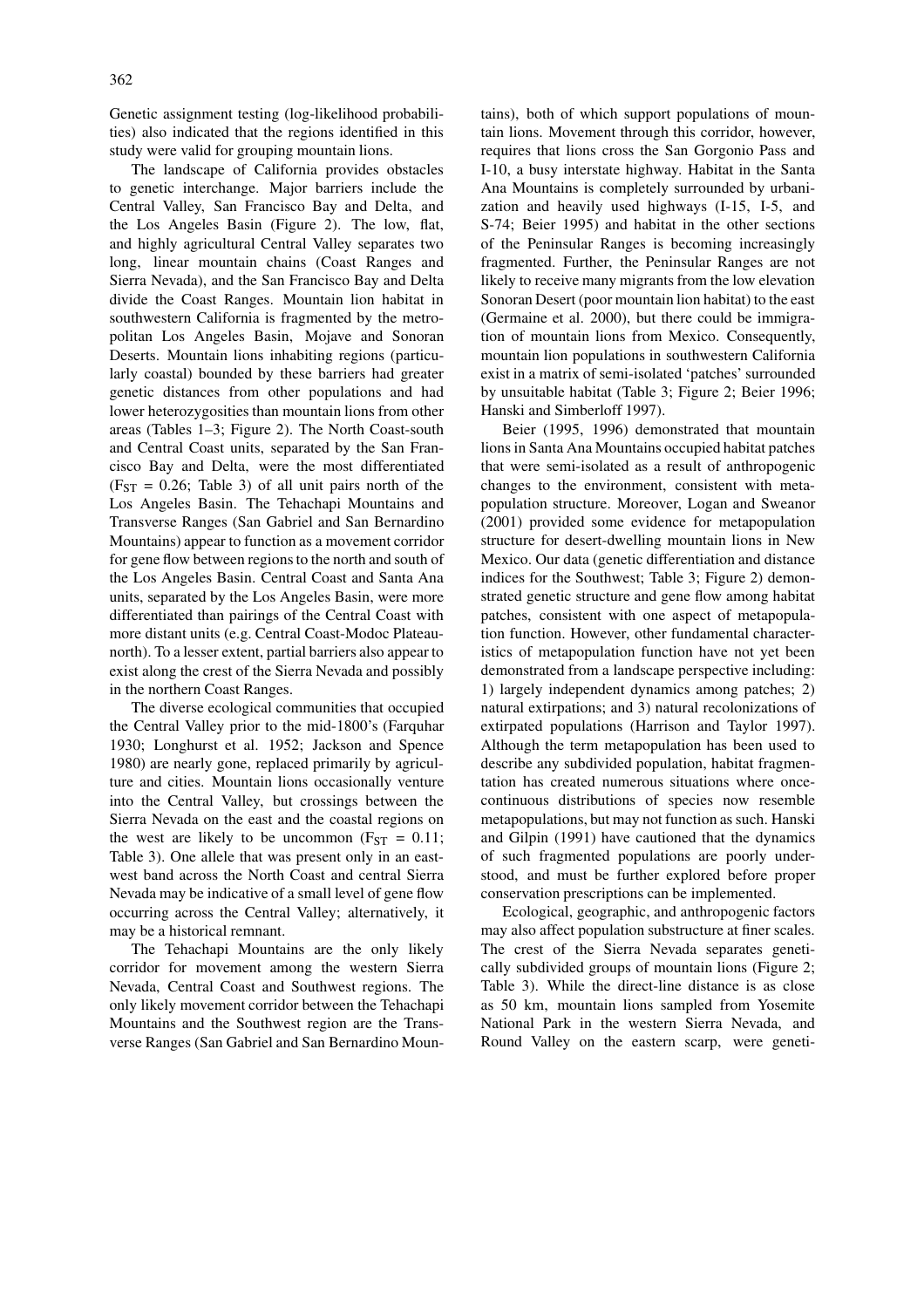cally differentiated ( $F_{ST}$  = 0.07). The reasons for this subdivision are not clear since seasonal movements of mountain lions across the crest have been documented. In Round Valley, most mountain lions remain as residents year-round, but some migrate west across the crest of the Sierra Nevada during the spring, and return in the autumn (Pierce et al. 1999). Conversely, dispersing juvenile mountain lions do not have a predictable directional component and apparently move in random directions (Ruth et al. 1998). Telemetry data have shown long distance mountain lion movements in all directions from Round Valley, including an adult female that emigrated 170 km to the north and dispersing males that moved 120 km to the east and 200 km to the southwest, respectively (unpublished data). In contrast, 5 of 7 adult mountain lions captured near Yosemite Valley did not exhibit strong seasonal migration patterns and instead remained in the foothills, west of Yosemite National Park (L. Chow, pers. comm.). The remaining two mountain lions displayed seasonal movements between higher and lower elevations.

The southern three-quarters of the North Coast were genetically differentiated from the northern part of the region despite apparently contiguous habitat. While the small sample size for the north unit could have contributed to observed differences, the difference remained following the trial using 15 random samples from each unit. It is unlikely that specific geographical features, such as rivers or mountain crests, in the North Coast greatly inhibit gene flow because elevations do not exceed 2400 meters and rivers are seasonally traversable.

Mountain lion movements, and therefore gene flow, among regions may be influenced by seasonal availabilities in alternative prey. Wild horse (*Equus caballus*) foals in the Montgomery Pass Wild Horse Territory along the California-Nevada border in the eastern Sierra Nevada (Turner and Morrison 2001), Roosevelt elk (*Cervus elaphus roosevelti*) in Humboldt and Del Norte counties in the North Coastnorth unit (J. Ellingson pers. comm.), and bighorn sheep in the Sierra Nevada (Wehausen 1996), Transverse Ranges (Schaefer et al. 2000), and Peninsular Ranges (Hayes et al. 2000) provide alternative food sources that may allow persistence of mountain lions when primary prey are not abundant. Sex and age of mountain lions are also factors that affect migration and dispersal (Anderson et al. 1992; Pierce et al. 1999; Sweanor et al. 2000). Juvenile males are more likely than females to disperse long distances out of their natal range, thereby facilitating nuclear gene flow. Mountain lion mortality may also differ regionally and according to sex and age. Finally, observed genetic patterns may also be influenced by translocation of mountain lions by humans for management reasons or by the illegal release of captive animals. We concluded that the former was an unlikely influence since very few management translocations have been recorded, and those few animals were released into the same general area from which they were captured (unpublished California Department of Fish and Game [CDFG] data).

#### **Conclusions and conservation implications**

Culver et al. (2000) found much lower genetic variation among North American than South American mountain lions. North American mountain lions displayed about 50% fewer alleles than those from South America for the loci that Culver et al. (2000) analyzed in common with our study. California mountain lions (this study) displayed 73% fewer alleles than those in South America (Culver et al. 2000). These findings of genetic diversity, structure and function of mountain lion populations and metapopulations are valuable in a conservation context because accelerating anthropogenic changes are likely to decrease gene flow among populations, increase the risk of extirpations, and decrease the chance of recolonizations. Because heterozygosities of mountain lions inhabiting California's coastal regions was lower than that of inland regions (Table 1; but note the average number of alleles per locus), and coastal populations have fewer routes for gene flow, continued habitat fragmentation and destruction are likely to further reduce genetic diversity.

Mountain lions in southwestern California exhibited substructure (this study) and movement patterns (Beier 1995, 1996) consistent with some aspects of metapopulation function, and may be a result of anthropogenic fragmentation of habitat. Maintenance of corridors that provide opportunities for movement between discontinuous populations will become increasingly important. The potential metapopulation of mountain lions existing in southwestern California is likely to become increasingly fragmented as human developments further eliminate habitat and populations become more isolated (Beier 1996).

Additionally, the human population in the western Sierra Nevada foothills is projected to more than triple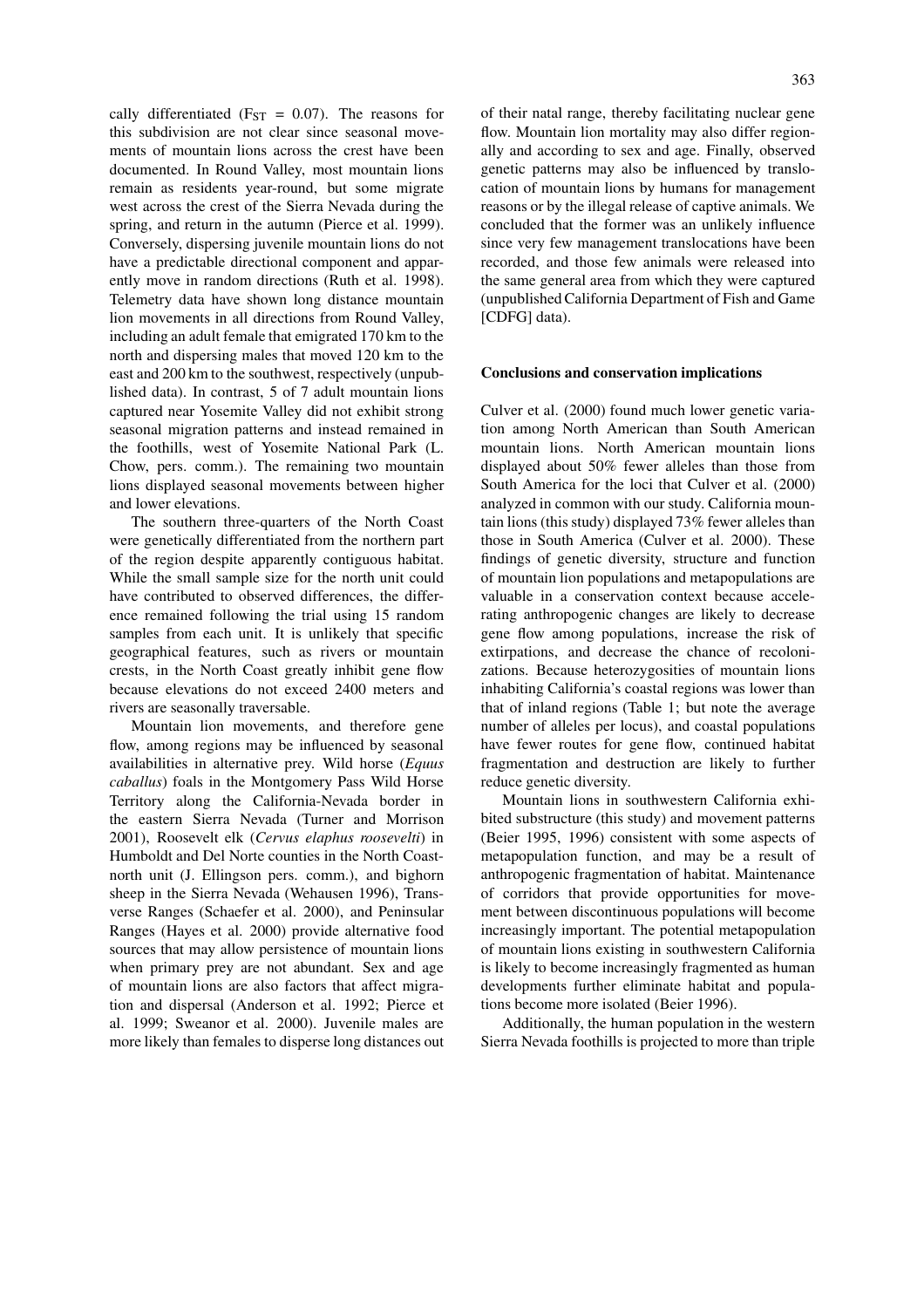in size over the next 40 years (Centers for Water and Wildland Resources, Sierra Nevada Ecosystem Project 1996). While north-south gene flow along the western Sierra Nevada was estimated to be very high, fragmentation and loss of habitat due to human population growth will reduce gene flow and result in subdivided mountain lion populations. Preservation of contiguous tracts of habitat of sufficient size to allow movements by mountain lions will be necessary to preserve population structure, function, and genetic diversity, particularly in southwestern California, coastal regions, and the Sierra Nevada.

Conversely, specific types of habitat alterations may lead to region-specific increases in the distribution and abundance of mountain lions. For example, mule deer and mountain lions may have been rare in the western Great Basin, including eastern Sierra Nevada and Modoc Plateau, prior to the 20th century. Berger and Wehausen (1991) hypothesized that increases in mule deer (and, therefore, mountain lions) in that area were correlated with habitat changes induced by heavy grazing of domestic animals. If that was the case, then gene flow within the Modoc Plateau, and between the Modoc Plateau and the Sierra Nevada, may have been facilitated by those changes.

Mountain lions are oblivious to political boundaries. Arizona, Nevada, Oregon, and Mexico permit hunting of mountain lions; California permits killing of mountain lions only to protect livestock, pets, and people. Interstate and international differences in conservation strategies and natural and human-made differences in habitat may play important roles in source-sink dynamics and metapopulation function in mountain lions (Logan and Sweanor 2001). This study confirms that mountain lions in California do not exist as a single population, therefore management should be individualized according to region. Management and conservation efforts should not be constrained by political boundaries but, instead, should incorporate ecosystem considerations for predator and prey habitat, protect connectivity of regions, and prevent further degradation of regions that already have been severely fragmented. Adequate planning and cooperation among agencies are in the best interest of conservation (Bleich et al. 1996, Salwasser et al. 1987), and are necessary to ensure the persistence of mountain lions as humans further dominate the landscape of California.

# **Acknowledgements**

Financial support for this study was provided by the University of California-Davis (UCD) Genetic Resources Conservation Program, UCD Department of Agriculture and Natural Resources, CDFG Wildlife Investigations Laboratory, CDFG Wildlife Management, CDFG Wildlife Forensic Laboratory, UCD Jastro-Shields Scholarship, UCD School of Veterinary Medicine fellowships, and the American Museum of Natural History Theodore Roosevelt Memorial Fund.

We thank the many individuals who collected samples in California and Nevada, including personnel from CDFG, the California Department of Parks and Recreation, Fund for Animals, Nevada Division of Wildlife, Rosamond Exotic Feline Center, UC Davis, UC Research Stations and Reserves, US Department of Agriculture-Wildlife Services, Wildlife Waystation, and Yosemite and Redwood National Parks. Special thanks go to those who helped with many aspects of this research: J. Banks, B. Barr, L. Chow, P. Crosbie, J. Davis, T. De Peña, B. Gonzales, K. Levine, J. Ostergard, B. Pierce, E. Rubin, P. Swift, C. Traisi, D. Updike, J. Wehausen, and the staff and veterinarians at the UCD Wildlife Health Center. We are grateful for donation of 27 DNA samples by M. Culver and S. O'Brien; GIS expertise from C. Stermer and K. Willet; advice and technical assistance on DNA analyses from M. Culver, G. Lee, C. Penedo, and M. Syvanen; and expertise on mountain lion biology from P. Beier, L. Chow, J. Ellingson, K. Logan, B. Pierce, and L. Sweanor. We thank J. Beyer, S. Brown, B. Hoar, K. Logan, E. Rubin, L. Sweanor, M. Syvanen, J. Thorne, and three anonymous referees for comments on the manuscript.

# **References**

- Anderson AE, Bowden DC, Kattner DM (1992) The puma on Uncompahgre plateau, Colorado. *Col. Div. Wildl. Tech. Pub.*, **40**, 1–116.
- Barone MA, Roelke ME, Howard JG, Brown JL, Anderson AE, Wildt DE (1994) Reproductive characteristics of male Florida panthers: Comparative studies from Florida, Texas, Colorado, Latin America, and North American zoos. *J. Mammal.*, **75**, 150–162.
- Beier P (1991) Cougar attacks on humans in the United States and Canada. *Wildl. Soc. Bull.*, **19**, 403–412.
- Beier P (1993) Determining minimum habitat areas and habitat corridors for cougars. Conserv. *Biol.*, **7**, 94–108.
- Beier P (1995) Dispersal of juvenile cougars in fragmented habitat. *J. Wildl. Manage.*, **59**, 228–237.
- Beier P (1996) Metapopulation models, tenacious tracking, and cougar conservation. In: *Metapopulations and Wildlife Conser-*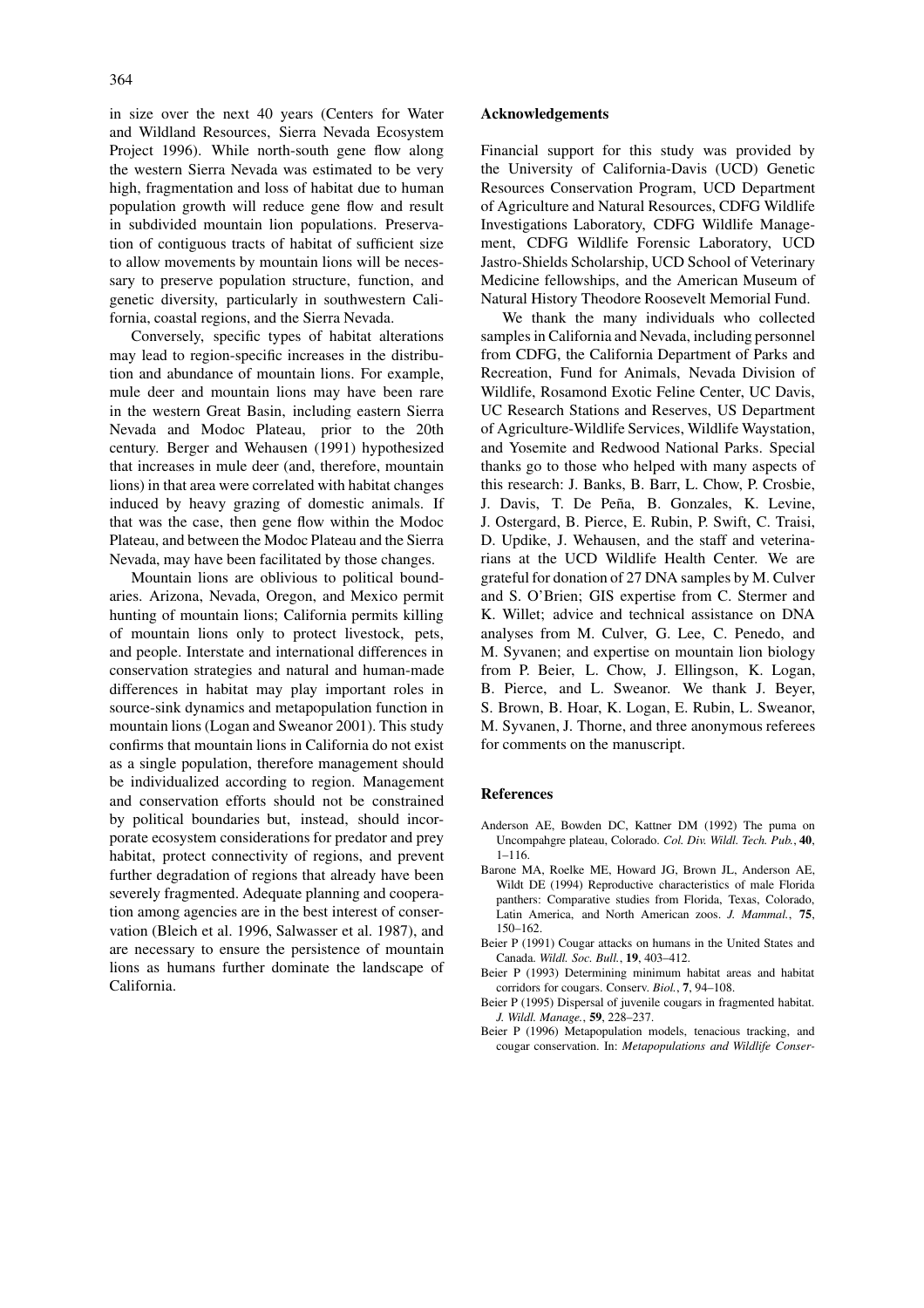*vation* (ed. McCullough DR), pp. 293–323. Island Press, Washington, DC.

- Berger J, Wehausen JD (1991) Consequences of a mammalian predator-prey disequilibrium in the Great Basin Desert. *Conserv. Biol.*, **5**, 244–248.
- Bleich VC, Wehausen JD, Ramey RR, II, Rechel JL (1996) Metapopulation theory and mountain sheep: Implications for conservation. In: *Metapopulations and Wildlife Conservation* (ed. McCullough DR), pp. 353–373. Island Press, Washington, DC.
- Centers for Water and Wildland Resources, Sierra Nevada Ecosystem Project (1996) *Status Of The Sierra Nevada, Final Report To Congress: Summary*. Wildland Resources Center Report Number 39, Centers for Water and Wildland Resources, 1323 Academic Surge, One Shields Ave, University of California, Davis. See also *<*[http://ceres.ca.gov/snep/pubs/](http://ceres.ca.gov/snep/pubs)*>* (visited Nov. 19, 2001).
- Culver M, Johnson WE, Pecon-Slattery J, O'Brien SJ (2000) Genomic ancestry of the American puma (*Puma concolor*). *J. Hered.*, **91**, 186–197.
- Ernest HB, Rubin ES, Boyce WM (2002) Fecal DNA analysis and risk assessment of mountain lion predation of bighorn sheep. *J. Wildl. Manage.*, **66**, 75–85.
- Ernest HB, Penedo MCT, May BP, Syvanen M, Boyce WM (2000) Molecular tracking of mountain lions in the Yosemite Valley region in California: Genetic analysis using microsatellites and faecal DNA. *Mol. Ecol.*, **9**, 433–441.
- Farquhar FP (1930) *Up and down California in 1860–1864*, The Journal of William H. Brewer, Professor of Agriculture in the Sheffield Scientific School from 1864 to 1903. Yale University Press, New Haven, CT.
- Germaine SS, Bristow KD, Haynes LA (2000) Distribution and population status of mountain lions in southwestern Arizona. *Southwestern Nat.*, **45**, 333–338.
- Goudet J, Raymond M, De Meeüs T, Rousset F (1996) Testing differentiation in diploid populations. *Genetics*, **144**, 1933–1940.
- Guo SW, Thompson EA (1992) Performing the exact test of Hardy-Weinberg proportions for multiple alleles. *Biometrics*, **48**, 361– 372.
- Hanski I, Gilpin M (1991) Metapopulation dynamics: Brief history and conceptual domain. *Biol. J. Linn. Soc.*, **42**, 3–16.
- Hanski I, Simberloff D (1997) The metapopulation approach. In: *Metapopulation Biology: Ecology, Genetics, and Evolution* (eds. Hanski IA, Gilpin ME), pp. 5–26. Academic Press, Inc. San Diego, CA.
- Harrison S, Taylor AD (1997) Empirical evidence for metapopulation dynamics. In: *Metapopulation Biology: Ecology, Genetics, and Evolution* (eds. Hanski IA, Gilpin ME), pp. 27–42. Academic Press, Inc. San Diego, CA.
- Hayes C, Rubin ES, Jorgensen MC, Botta RA, Boyce WM (2000) Mountain lion predation on bighorn sheep in the Peninsular Ranges, California. *J. Wildl. Manage.*, **64**, 954–959.
- Heeney JL, Evermann JF, McKeirnan AJ, Marker-Kraus L, Roelke ME, Bush M, Wildt DE, Meltzer DG, Colly L, Luca J, Manton VJ, Caro T, O'Brien SJ (1990) Prevalence and implications of feline coronavirus infections of captive and free-ranging cheetahs (*Acinonyx jubatus*). *J. Virol.*, **64**, 1964–1972.
- Heim M (2000) State predicts high growth for agricultural counties. *Calif. Agric.*, **54**, 3.
- Hickman JC (1993) Geographic subdivisions of California. In: *The Jepson Manual: Higher Plants of California* (ed. Hickman JC), pp. 37–48. University of California Press, Berkeley.
- Jackson D, Spence ML (1980) *The Expeditions of John Charles Frémont*. University of Illinois Press, Urbana.
- Lande R, Barrowclough GF (1987) Effective population size, genetic variation, and their use in population management. In: *Viable Populations for Conservation* (ed. Soulé ME), pp 87–123. Cambridge University Press, New York, NY.
- Logan KA, Sweanor LL (2001) *Desert Puma: Evolutionary Ecology and Conservation of an Enduring Carnivore*. Island Press, Washington, DC.
- Longhurst WM, Leopold AS, Dasmann RF (1952) A survey of California deer herds: Their ranges and management problems. *Calif. Department of Fish and Game, Game Bull*., **6**, 1–135.
- Mantel N (1967) The detection of disease clustering and a generalized regression approach. *Cancer Res.*, **27**, 209–220.
- Menotti-Raymond M, David VA, Lyons LA, Shäffer AA, Tomlin JF, Hutton MK, O'Brien SJ (1999) A genetic linkage map of microsatellites of the domestic cat (*Felis catus*). *Genomics*, **57**, 9–23.
- Miller SA, Dykes DD, Polesky HF (1988) A simple salting out procedure for extracting DNA from human nucleated cells. *Nucleic Acids Res.*, **16**, 1215.
- Paetkou D, Calvert W, Stirling I, Strobeck C (1995) Microsatellite analysis of population structure in Canadian polar bears. *Mol. Ecol.*, **4**, 347–354.
- Penrod K (2000) *Missing Linkages: Restoring Connectivity to the California Landscape*. Proceedings of the Conference of November 2. San Diego Zoo, CA.
- Pierce BM, Bleich VC, Bowyer RT (2000a) Selection of mule deer by mountain lions and coyotes: Eeffects of hunting style, body size, and reproductive status. *J. Mammal.*, **81**, 462–472.
- Pierce BM, Bleich VC, Bowyer RT (2000b) Social organization of mountain lions: Does a land-tenure system regulate population size? *Ecology*, **81**, 1533–1543.
- Pierce BM, Bleich VC, Wehausen JD, Bowyer RT (1999) Migratory patterns of mountain lions: Implications for social regulation and conservation. *J. Mammal.*, **80**, 986–992.
- Pritchard JK, Stephens M, Donnelly P (2000) Inference of population structure using multilocus genotype data. *Genetics*, **155**, 945–959.
- Raymond M, Rousset F (1995) GENEPOP (version 1.2) population genetics software for exact tests and ecumenicism. *J. Hered.*, **86**, 248–249.
- Riley SJ, Malecki RA (2001) A landscape analysis of cougar distribution and abundance in Montana, USA. *Environ. Manage.*, **28**, 317–323.
- Rousset F (1997) Genetic differentiation and estimation of gene flow from F-statistics under isolation by distance. *Genetics*, **145**, 1219–1228.
- Ruth RK, Logan KA, Sweanor LL, Hornocker Mg, Temple LJ (1998) Evaluating cougar translocation in New Mexico. *J. Wildl. Manage.*, **62**, 1264–1275.
- Salwasser H, Schonewald-Cox C, Baker R (1987) The role of interagency cooperation in managing for viable populations. In: *Viable Populations for Conservation* (ed. Soulé), pp. 159–173. Cambridge University Press, Cambridge, MA.
- Schaefer RJ, Torres SG, Bleich VC (2000) Survivorship and causespecific mortality in sympatric populations of mountain sheep and mule deer. *Calif. Fish and Game*, **86**, 127–135.
- Schneider S, Roessli D, Excoffier L (2000) *ARLEQUIN ver. 2.000 A Software for Population Genetics Data Analysis*. Genetics and Biometry Laboratory, University of Geneva, Switzerland.
- Sinclair EA, Swenson EL, Wolfe ML, Choate DC, Bates B, Crandall KA (2001) Gene flow estimates in Utah's cougars imply management beyond Utah. *Anim. Conserv.*, **4**(PT3), 257– 264.